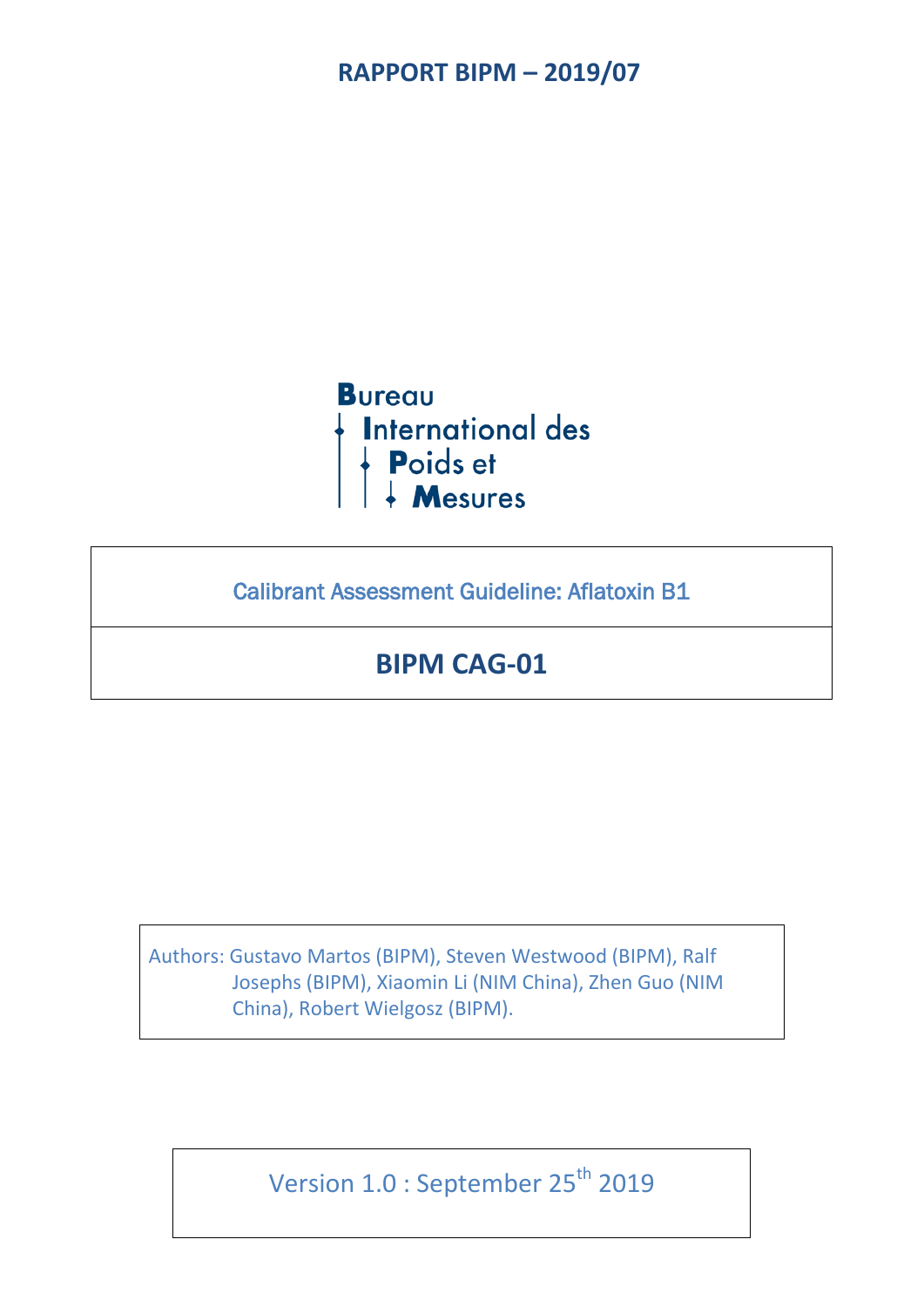## **BIPM CAG-01: Aflatoxin B<sub>1</sub>**

#### **Table of Contents**

| 1. SCOPE                                  |                                                                                          | 3  |
|-------------------------------------------|------------------------------------------------------------------------------------------|----|
| <b>2. INTRODUCTION</b>                    |                                                                                          | 3  |
| 3. PROPERTIES OF AFLATOXIN B <sub>1</sub> |                                                                                          | 4  |
|                                           | 3.1 Hazards identification                                                               | 4  |
|                                           | 3.1.1 Protective measures                                                                | 4  |
|                                           | 3.1.2 Emergency procedures                                                               | 4  |
|                                           | 3.1.3 Spillage / Projections                                                             | 4  |
|                                           | 3.2 Physical and chemical properties                                                     | 5  |
| 3.3 Structure                             |                                                                                          | 5  |
|                                           | 4. METHODS FOR THE CHARACTERIZATION OF AFLATOXIN $B_1$ SOLUTIONS                         | 6  |
|                                           | 4.1 AfB <sub>1</sub> and related structure impurities analysis by LC-DAD-MS/MS           | 6  |
|                                           | 4.1.1 Materials                                                                          | 6  |
|                                           | 4.1.2 Sample preparation                                                                 | 6  |
|                                           | 4.1.3 Instrumentation                                                                    | 6  |
|                                           | 4.1.4 Liquid chromatography parameters                                                   | 7  |
|                                           | 4.1.5 DAD detection parameters                                                           | 7  |
|                                           | 4.1.6 MS/MS detection parameters                                                         | 7  |
|                                           | 4.1.7 Data analysis                                                                      | 9  |
|                                           | 4.2 Total aflatoxin analysis by UV-spectrophotometry                                     | 10 |
|                                           | 4.2.1 Materials                                                                          | 10 |
|                                           | 4.2.2 Sample preparation                                                                 | 10 |
|                                           | 4.2.3 Instrumentation                                                                    | 10 |
|                                           | 4.2.4 UV-spectrophotometry parameters                                                    | 10 |
|                                           | 4.2.5 Data analysis                                                                      | 11 |
|                                           | 5. CHARACTERIZATION SUMMARY OF THE AFLATOXIN B <sub>1</sub> STOCK SOLUTION               | 11 |
|                                           | 5.1 Preparation and value assignment                                                     | 11 |
| 5.2 Stability study                       |                                                                                          | 13 |
|                                           | 5.3 Homogeneity study and combined uncertainty                                           | 13 |
|                                           | 6. PREPARATION AND CHARACTERIZATION OF THE AFLATOXIN B <sub>1</sub> CALIBRATION SOLUTION | 14 |
|                                           | 6.1 Preparation and ampouling                                                            | 14 |
| 6.2 Stability study                       |                                                                                          | 15 |
|                                           | 6.2.1 Study design                                                                       | 15 |
|                                           | 6.2.2 Stability study measurements                                                       | 16 |
|                                           | 6.2.3 Stability data evaluation                                                          | 18 |
|                                           | 6.3 Homogeneity study                                                                    | 21 |
|                                           | 6.3.1 Study design                                                                       | 21 |
|                                           |                                                                                          |    |

**Page | 1 of 29**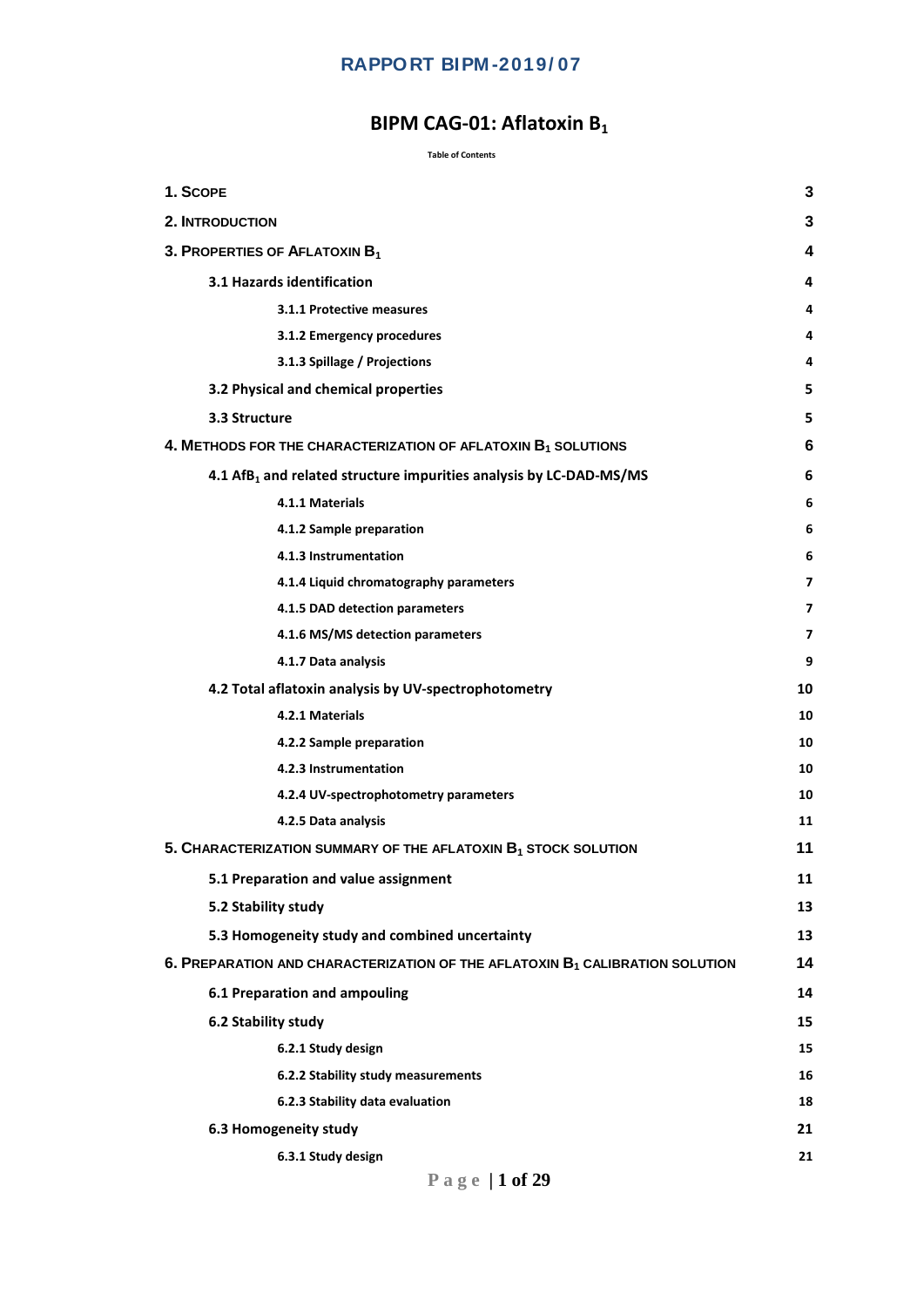| 6.3.2 Homogeneity study measurements                       | 21 |
|------------------------------------------------------------|----|
| 6.3.3 Homogeneity data evaluation                          | 21 |
| 6.4 Mass fraction value assignment and uncertainty         | 25 |
| 6.5 Mass fraction value verification by analytical methods | 27 |
| <b>7. ACKNOWLEDGEMENTS</b>                                 | 28 |
| <b>8. REFERENCES</b>                                       | 29 |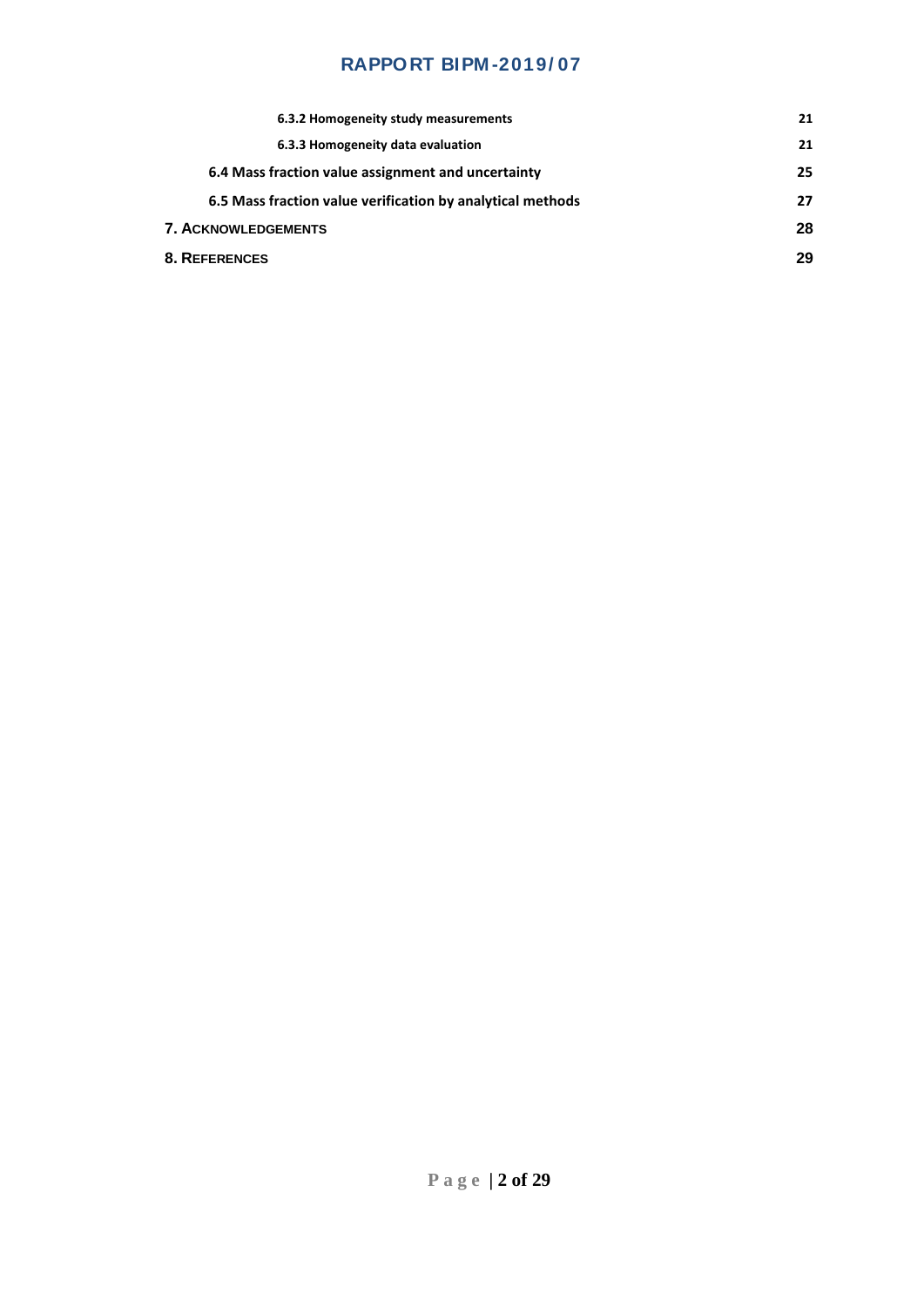## <span id="page-3-0"></span>**1. Scope**

This document has been prepared to provide guidance on the preparation and value assignment of a calibration solution of aflatoxin  $B_1$  (AfB<sub>1</sub>) in the mass fraction range of 2-50 mg/kg. The calibration solution is prepared by gravimetric dilution of a gravimetrically prepared stock solution having known  $Aff<sub>1</sub>$  content and it is intended for use as a primary calibrator for  $Aff<sub>1</sub>$  analysis.

The information summarized in the document was obtained as part of the BIPM Metrology for Safe Food and Feed Programme for capacity building and knowledge transfer on the production and characterization of reference materials for mycotoxin analysis.

#### <span id="page-3-1"></span>**2. Introduction**

In collaboration with the National Institute of Metrology, China (NIM) and the National Metrology Institute of South Africa (NMISA), the BIPM initiated in 2016 a Capacity Building and Knowledge Transfer program for Metrology for Safe Food and Feed in Developing Economies. (1) This project is designed to allow NMIs to work together to strengthen the worldwide mycotoxin metrology infrastructure; provide knowledge transfer to scientists developing capabilities in this area and to enable NMIs in developing regions to provide calibrants, matrix reference materials and proficiency test samples that support testing activities and laboratory services for mycotoxin analysis within their countries.

Calibration solutions prepared from well characterized, high purity compounds are the source of metrological traceability of most routine organic analysis results. The preparation and characterization of these solutions is therefore essential within the measurement infrastructure that supports the delivery of reliable results. It is particularly challenging in the case of the provision of standards to underpin mycotoxin testing in developing economies due to stringent export / import regulations, challenging logistics and high costs.

Aflatoxins are generally produced by fungi of the genus *Aspergillus* that have access either pre- or post-harvest to grain and nut crops in environmental conditions of relatively high temperatures and humidity. Frequently contaminated food products include dried figs, hazelnuts, groundnuts, chili peppers, pistachio and almond. (2) Aflatoxin  $B_1$ , among the four major types of aflatoxins, is the most toxic and the most potent carcinogen in humans and animals. Chronic dietary exposure to aflatoxins, mostly occurring in developing countries, results in hepatotoxicity, genotoxicity, immune suppression and malnutrition. (2) (3) (4)

The present guideline summarizes methods that can be used for the preparation and characterization of  $Aff<sub>1</sub>$  calibration solutions. The method development and validation studies carried out within the BIPM MMCBKT program are the basis for the results and procedures described herein. The document is intended to be of use to other metrology institutes and reference measurement service providers needing to prepare and characterize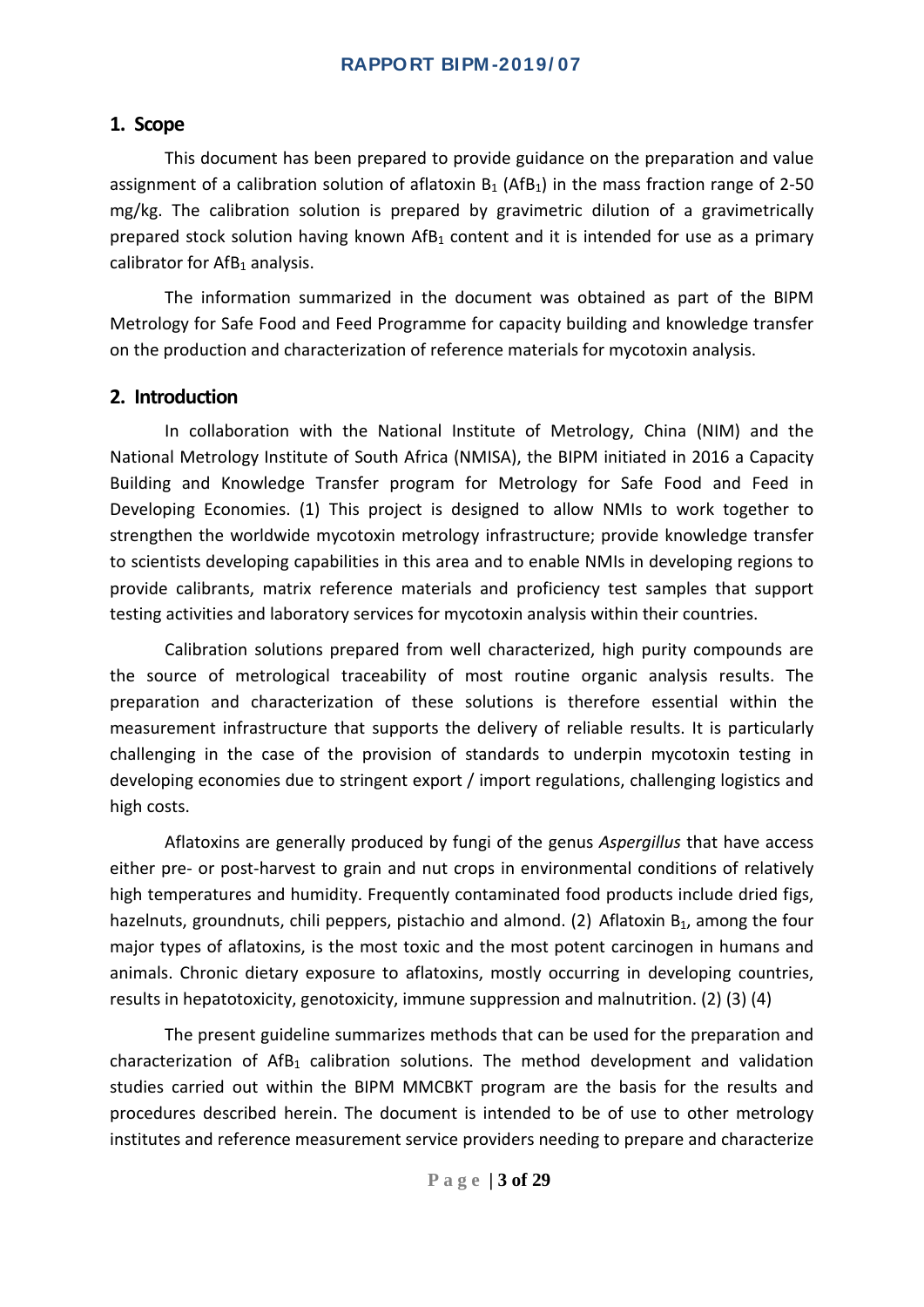their own AfB<sub>1</sub> primary calibrants to use to underpin the metrological traceability of results. Stock and calibration solutions were prepared from an  $Aff<sub>1</sub>$  source material. For the MMCBKT programme that material was value assigned in-house for purity. Generic methods for the characterization of  $AfB_1$  pure materials are described in a separate purity evaluation guideline (PEG). (5) The  $Aff<sub>1</sub>$  solutions prepared gravimetrically from the MMCBKT material were value assigned and dispensed in amber glass ampoules. A range of analytical methods were developed to quantify the mass fraction content of  $Aff<sub>1</sub>$  and related structure impurities in solution in order to evaluate the homogeneity and stability of the materials, as well as to verify the gravimetrically assigned  $Aff<sub>1</sub>$  solution mass fraction content value.

## <span id="page-4-0"></span>**3. Properties of Aflatoxin B**<sub>1</sub>

## <span id="page-4-1"></span>**3.1 Hazards identification**

The substance poses high potential risks for human health if handled inappropriately. It is acutely toxic by inhalation, in contact with skin and if swallowed. Exposure to  $Aff<sub>1</sub>$  may cause cancer and heritable genetic damage.

**DISCLAIMER**: The safety recommendations given in this section are based on literature reported best practice and are not verified by the BIPM.

## 3.1.1 **Protective measures**

<span id="page-4-2"></span>Avoid breathing of dust, vapours, mist or gas. Wear full-face particulate filtering respirator type N100 (US) or type P3 (EN 143) respirator cartridges when working with the solid material. Wear protective gloves, goggles and clothing. Take special care to avoid skin exposure if handling solutions and work in adequately ventilated areas. Wash hands thoroughly after handling.

## 3.1.2 **Emergency procedures**

<span id="page-4-3"></span>**General advice:** Immediately call a POISON CENTER or doctor/physician. Show this safety data sheet to the doctor in attendance. Move out of dangerous area.

**If inhaled:** Move person into fresh air. If not breathing give artificial respiration. Consult a physician.

**In case of skin contact:** Wash off with soap and plenty of water. Consult a physician.

**In case of eye contact:** Rinse thoroughly with plenty of water for at least 15 minutes and consult a physician.

**If swallowed:** Immediately call a POISON CENTRE or doctor/physician. Never give anything by mouth to an unconscious person. Rinse mouth with water.

## 3.1.3 **Spillage / Projections**

<span id="page-4-4"></span>Contain spillage and then collect by wet-brushing and place in container for disposal. Keep in suitable, closed containers for disposal according to local regulations.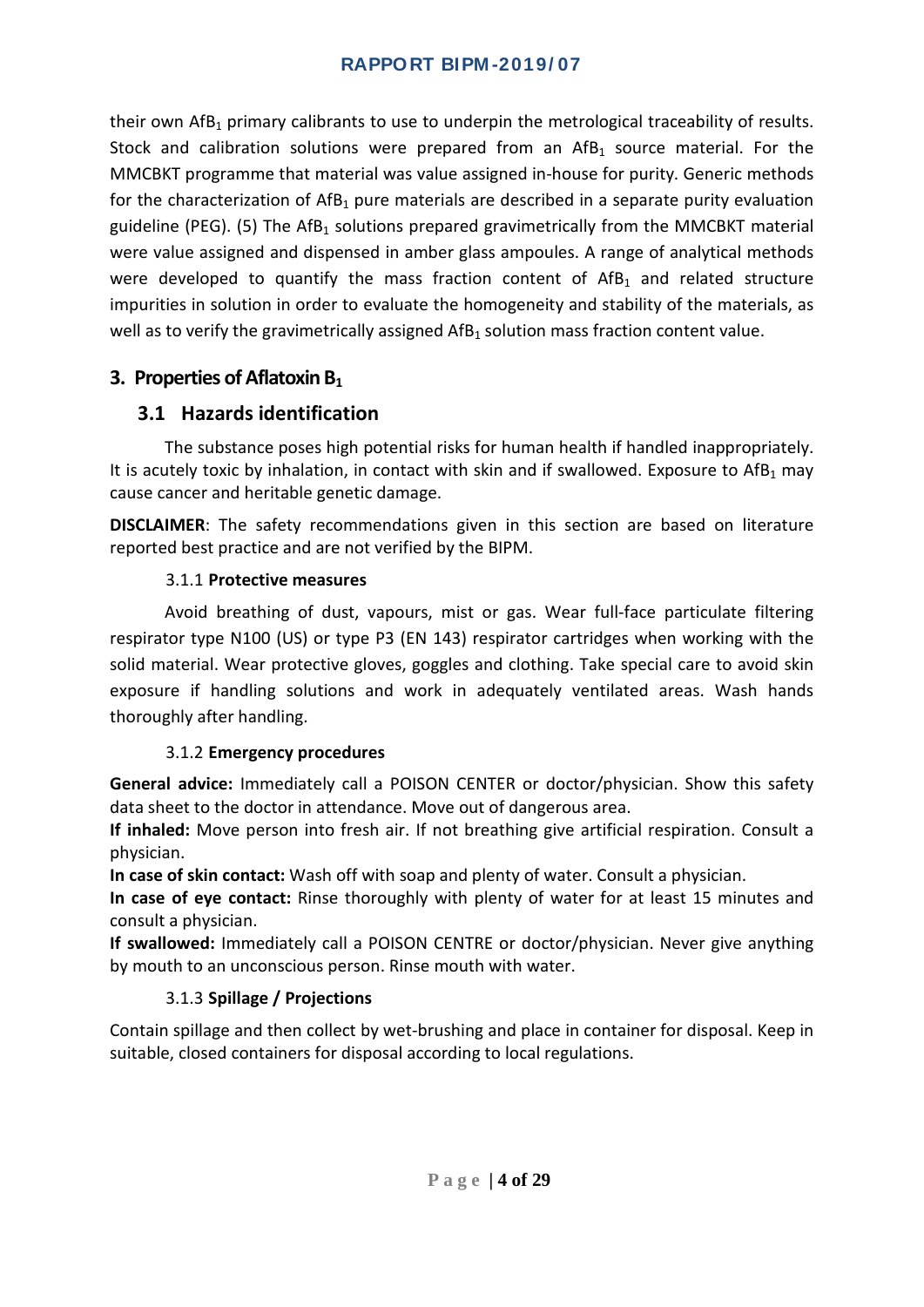## <span id="page-5-0"></span>**3.2 Physical and chemical properties**

| <b>Common Name:</b>         | Aflatoxin $B_1$                                                                                                                                                                                                       |
|-----------------------------|-----------------------------------------------------------------------------------------------------------------------------------------------------------------------------------------------------------------------|
| Synonyms:                   | $(6\alpha R\text{-cis})$ -Aflatoxin B <sub>1</sub> ; 6-Methoxydifurocoumarone; Aflatoxin B;<br>$Aff1$ .                                                                                                               |
| <b>CAS Registry Number:</b> | 1162-65-8                                                                                                                                                                                                             |
| <b>Molecular Formula:</b>   | $C_{17}H_{12}O_6$                                                                                                                                                                                                     |
| <b>Molar Mass:</b>          | 312.27 g/mol                                                                                                                                                                                                          |
| Monoisotopic mass:          | 312.063                                                                                                                                                                                                               |
| Melting point:              | 268-269 °C (decomposition) $(6)$                                                                                                                                                                                      |
| Appearance:                 | Colourless crystalline powder                                                                                                                                                                                         |
| Solubility:                 | Insoluble in non-polar solvents. Slightly soluble in water (10-20)<br>μg/mL). Freely soluble in moderately polar organic solvents (e.g.<br>methanol, acetonitrile, dimethyl sulfoxide, acetone, ethanol, etc.)<br>(6) |
| UV maxima:                  | 223 nm ( $\epsilon$ = 22100), 265 nm ( $\epsilon$ = 12400), 360 nm ( $\epsilon$ = 21800) [ $\epsilon$ in<br>CH <sub>3</sub> OH]. (7)Erreur ! Signet non défini.                                                       |

## <span id="page-5-1"></span>**3.3 Structure**

<span id="page-5-2"></span>

*Fig. 1. Chemical structure of Aflatoxin B1.*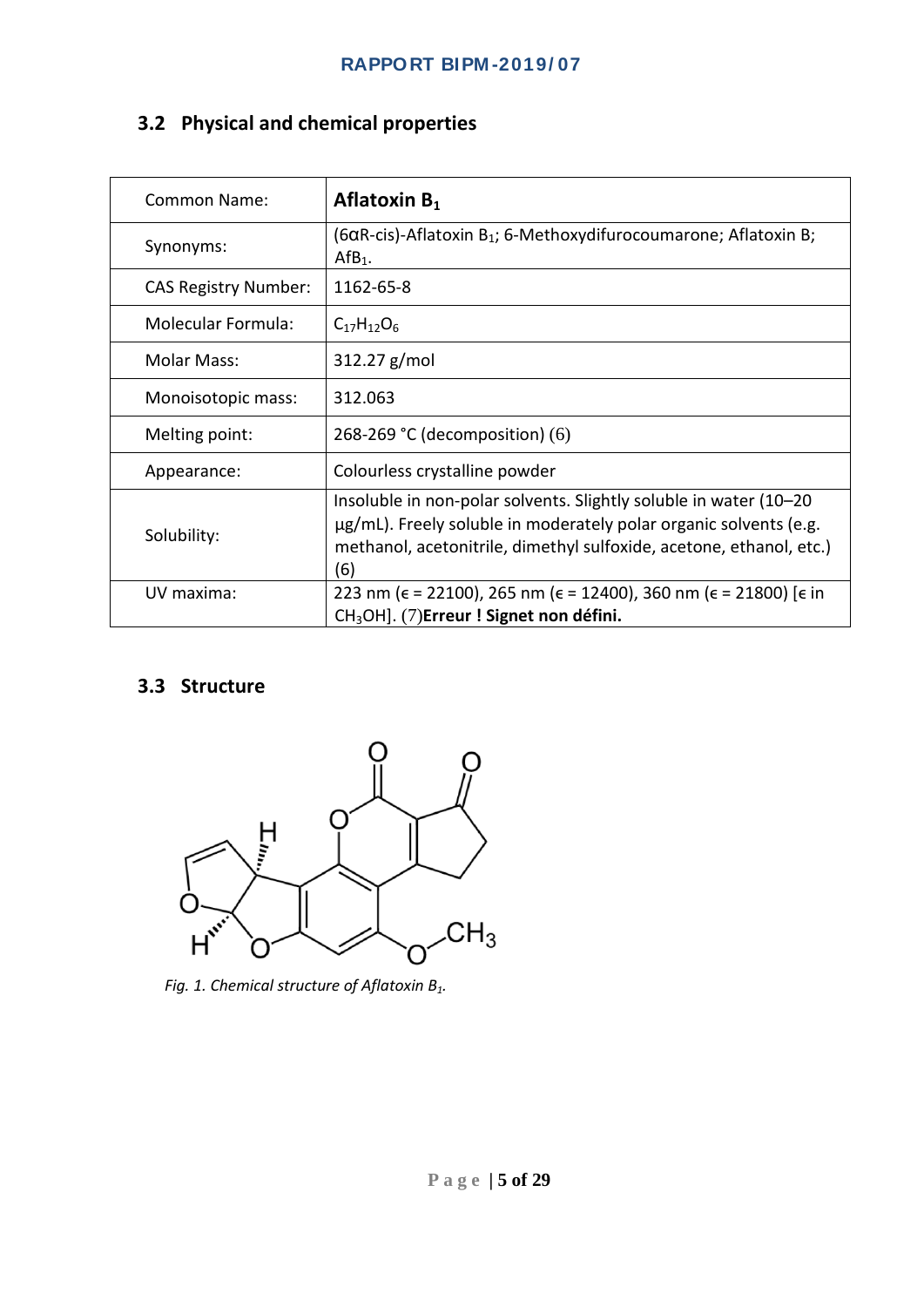## 4. Methods for the characterization of aflatoxin B<sub>1</sub> solutions

This section of the Guideline describes the methods developed during the BIPM MMCBKT program for the characterization of the aflatoxin  $B_1$  stock and calibration solutions prepared from the source  $Aff<sub>1</sub>$  material. The methods are the basis for the stability and homogeneity studies and for the analytical confirmation of the  $AIB<sub>1</sub>$  mass fraction value assigned gravimetrically.

**DISCLAIMER**: Commercial instruments, software and materials are identified in this document in order to describe some procedures. This does not imply a recommendation or endorsement by the BIPM nor does it imply that any of the instruments, equipment and materials identified are necessarily the best available for the purpose.

## <span id="page-6-0"></span>**4.1 AfB1 and related structure impurities analysis by LC-DAD-MS/MS**

A method based on liquid chromatography coupled to diode array detection and tandem mass spectrometry was developed for the quantification of related structure impurities in the AfB<sub>1</sub> source material (BIPM ref. OGO.193a). Details on the method development and validation are described in the separate purity evaluation guideline.(5) Briefly, original standards were purchased for impurities aflatoxin  $B_2$ ,  $B_{2a}$ ,  $Q_1$ ,  $P_1$ ,  $G_1$ ,  $G_2$ ,  $M_1$ ,  $M_2$  and aflatoxin  $B_1$  8,9-dihydrodiol (DIOL) (fig 2). Their purity was assessed by LC-DAD at 223 nm using the main peak area relative to the total integration across the chromatographic separation. The impurity standards were used to optimize the chromatographic elution and the MS/MS detection parameters that are reported below. The method was validated in-house for the performance characteristics of linearity, precision and limits of detection and quantification.

### <span id="page-6-1"></span>4.1.1 **Materials**

- Acetonitrile. HPLC gradient grade (HiPerSolv Chromanorm, VWR)
- Methanol. HPLC gradient grade (HiPerSolv Chromanorm, VWR)
- Ultrapure water (Milli-Q)
- Aflatoxin B<sub>1</sub> stock (BIPM ref. OGP.030) and calibration (BIPM ref. OGP.029) solutions.
- Impurity standards:  $AFB<sub>2</sub>$ ,  $AFB<sub>2a</sub>$ ,  $AFD<sub>1</sub>$ ,  $AFQ<sub>1</sub>$  and DIOL (First Standard via NIM China).

#### 4.1.2 **Sample preparation**

<span id="page-6-2"></span>Ampoules of the stock or calibration solution were opened and 1 mL of solution was transferred to glass injection vials and placed in the autosampler at 4°C for immediate analysis.

#### 4.1.3 **Instrumentation**

<span id="page-6-3"></span>Liquid chromatography system Agilent 1100 HPLC equipped with a diode array detector (DAD) and coupled to a Sciex 4000 Qtrap mass spectrometry detector.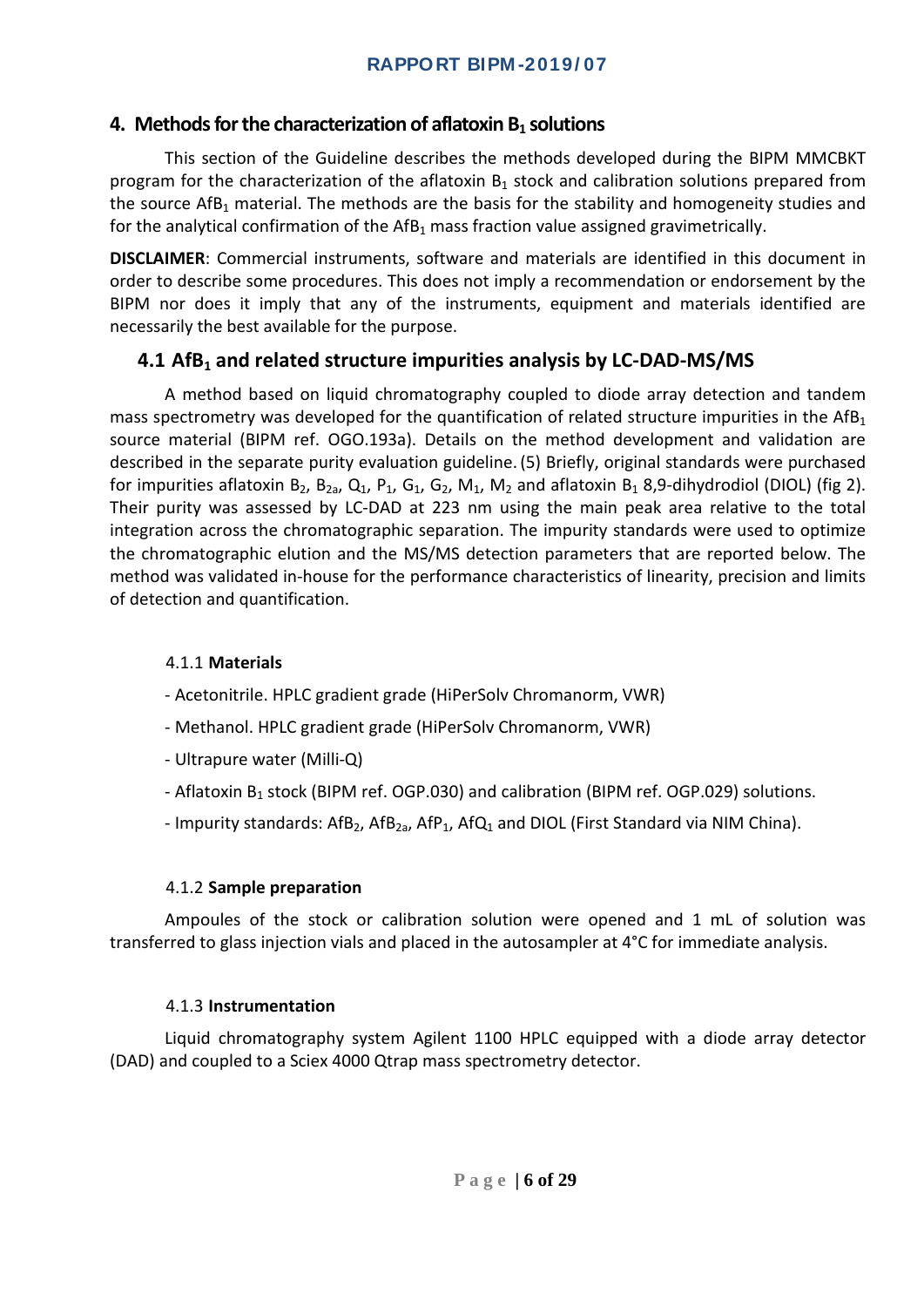| Column:             | Phenomenex Kinetex EVO $C_{18}$ 100Å, (250 $\times$ |                |  |  |
|---------------------|-----------------------------------------------------|----------------|--|--|
|                     | $(4.6 \text{ mm}, 2.6 \text{ \mu m})$ (OGLC.65)     |                |  |  |
| Column temperature: | 25 °C                                               |                |  |  |
| Mobile phase:       | A) $H_2O$ Milli Q                                   |                |  |  |
|                     | B) Acetonitrile : Methanol = $50:50$ (v/v)          |                |  |  |
| Operation mode:     | Gradient (inclusive cleaning gradient)              |                |  |  |
| Solvent gradient:   | Time (min)                                          | Mobile phase A |  |  |
|                     | 0.0                                                 | 30%            |  |  |
|                     | 30                                                  | 90%            |  |  |
|                     | 31                                                  | 100%           |  |  |
|                     | 32                                                  | 100%           |  |  |
|                     | 34                                                  | 30%            |  |  |
|                     | 40                                                  | 30%            |  |  |
| Flow rate:          | $0.6$ mL/min                                        |                |  |  |
| Injection volume:   | $10 \mu L$                                          |                |  |  |
| <b>Duration:</b>    | 40 min                                              |                |  |  |

#### <span id="page-7-0"></span>4.1.4 **Liquid chromatography parameters**

To avoid contamination of the sensitive MS instrument by the high content of the main  $Aff<sub>1</sub>$ compound, the mobile phase was diverted to waste during the elution window of  $Aff<sub>1</sub>$  so it was measured in the DAD detector but it did not reach the MS.

#### 4.1.5 **DAD detection parameters**

<span id="page-7-1"></span>The absorption wavelengths used for the detection of the main component  $Aff<sub>1</sub>$  were 362 nm and 263 nm (reference 450 nm).

#### 4.1.6 **MS/MS detection parameters**

<span id="page-7-2"></span>The 4000 QTRAP was operated in a negative-positive switching electrospray ionization (ESI) mode. The capillary voltage was set at 5500 V and the source temperature at 600 °C for the positive ESI. For the negative ESI mode, the capillary voltage was -4500 V and the source temperature 550 °C. Nitrogen was used as the ion source gas, curtain gas and collision gas. The Gas 1 and Gas 2 of the ion source were set at 55 psi and 60 psi, respectively. The curtain gas (CUR) was set at 15 psi. The Collision Gas (CAD) was set at "Mid". Table 1 lists the optimized transitions and conditions for multiple reaction monitoring (MRM) detection of  $Aff<sub>1</sub>$  and its most frequent, structurally related impurities depicted in figure 2.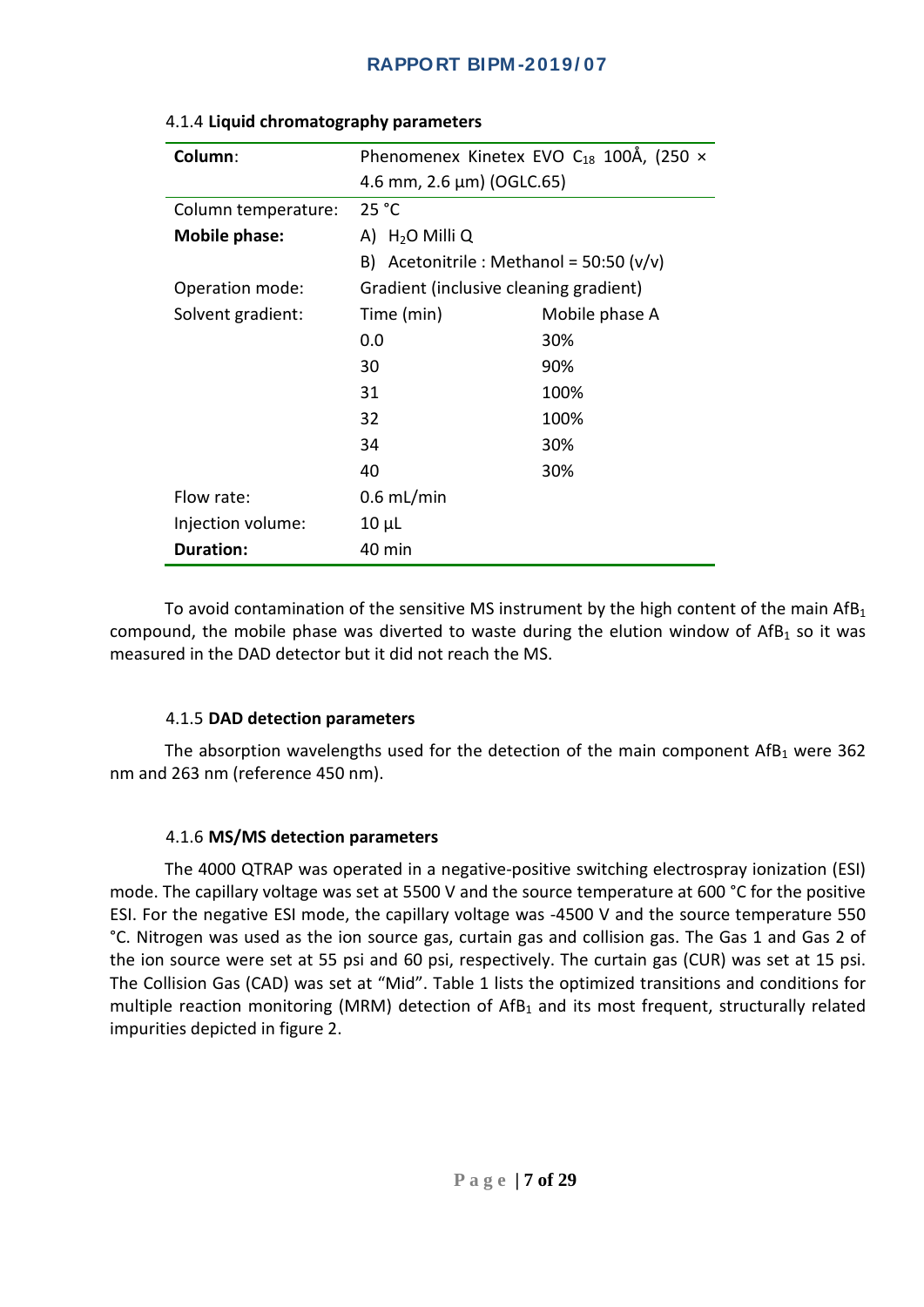| <b>Compounds</b>                                                                                                           | $Q_l$ m/z | $Q3$ m/z | <b>Time</b><br>(ms) | DP(V) | CE(V) | EP(V) | CXP(V) |
|----------------------------------------------------------------------------------------------------------------------------|-----------|----------|---------------------|-------|-------|-------|--------|
| Aff <sub>1</sub>                                                                                                           | 311.3     | 296*     | 50                  | $-50$ | $-25$ | 10    | 10     |
|                                                                                                                            |           | 283      | 50                  | $-50$ | $-25$ | 10    | 10     |
| Aff <sub>2</sub>                                                                                                           | 315.4     | 287.2*   | 50                  | 70    | 38    | 10    | 10     |
|                                                                                                                            |           | 259.1    | 50                  | 70    | 38    | 10    | 10     |
| Aff <sub>1</sub>                                                                                                           | 327.2     | 283*     | 50                  | $-50$ | $-25$ | 10    | 10     |
|                                                                                                                            |           | 268      | 50                  | $-50$ | $-25$ | 10    | 10     |
| Aff <sub>2</sub>                                                                                                           | 329.2     | 285*     | 50                  | $-50$ | $-25$ | 10    | 10     |
|                                                                                                                            |           | 242      | 50                  | $-50$ | $-25$ | 10    | 10     |
| $AffM_1$                                                                                                                   | 327.4     | 312.1*   | 50                  | $-50$ | $-30$ | 10    | 10     |
|                                                                                                                            |           | 299.2    | 50                  | $-50$ | $-30$ | 10    | 10     |
| AffM <sub>2</sub>                                                                                                          | 329.3     | 314.1*   | 50                  | $-50$ | $-30$ | 10    | 10     |
|                                                                                                                            |           | 301.1    | 50                  | $-50$ | $-30$ | 10    | 10     |
| Aff <sub>2a</sub>                                                                                                          | 329.2     | 258.1*   | 50                  | $-50$ | $-30$ | 10    | 10     |
|                                                                                                                            |           | 243.2    | 50                  | $-50$ | $-30$ | 10    | 10     |
| $AfQ_1$                                                                                                                    | 327.4     | 312.2*   | 50                  | $-50$ | $-25$ | 10    | 10     |
|                                                                                                                            |           | 299.1    | 50                  | $-50$ | $-25$ | 10    | 10     |
| Aff <sub>1</sub>                                                                                                           | 299.4     | $271.2*$ | 50                  | 70    | 40    | 10    | 10     |
|                                                                                                                            |           | 229.2    | 50                  | 70    | 40    | 10    | 10     |
| $\ensuremath{\mathsf{D}}\xspace\ensuremath{\mathsf{I}}\xspace\ensuremath{\mathsf{O}}\xspace\ensuremath{\mathsf{L}}\xspace$ | 345.2     | 283.2*   | 50                  | $-50$ | $-25$ | 10    | 10     |
|                                                                                                                            |           | 327.2    | 50                  | $-50$ | $-25$ | 10    | 10     |

*Table 1. Transition ions and MS/MS parameters for the detection of AfB<sub>1</sub> and its impurities in MRM mode. Transitions marked with an asterisk were used for quantification purposes.*



Aflatoxin B<sub>1</sub>,  $C_{17}H_{12}O_{6}$ ; Aflatoxin B<sub>2</sub>,  $C_{17}H_{14}O_{6}$ ; 312.06 Da; *P*kow: -1.23 314.06 Da; *P*kow: 0.3

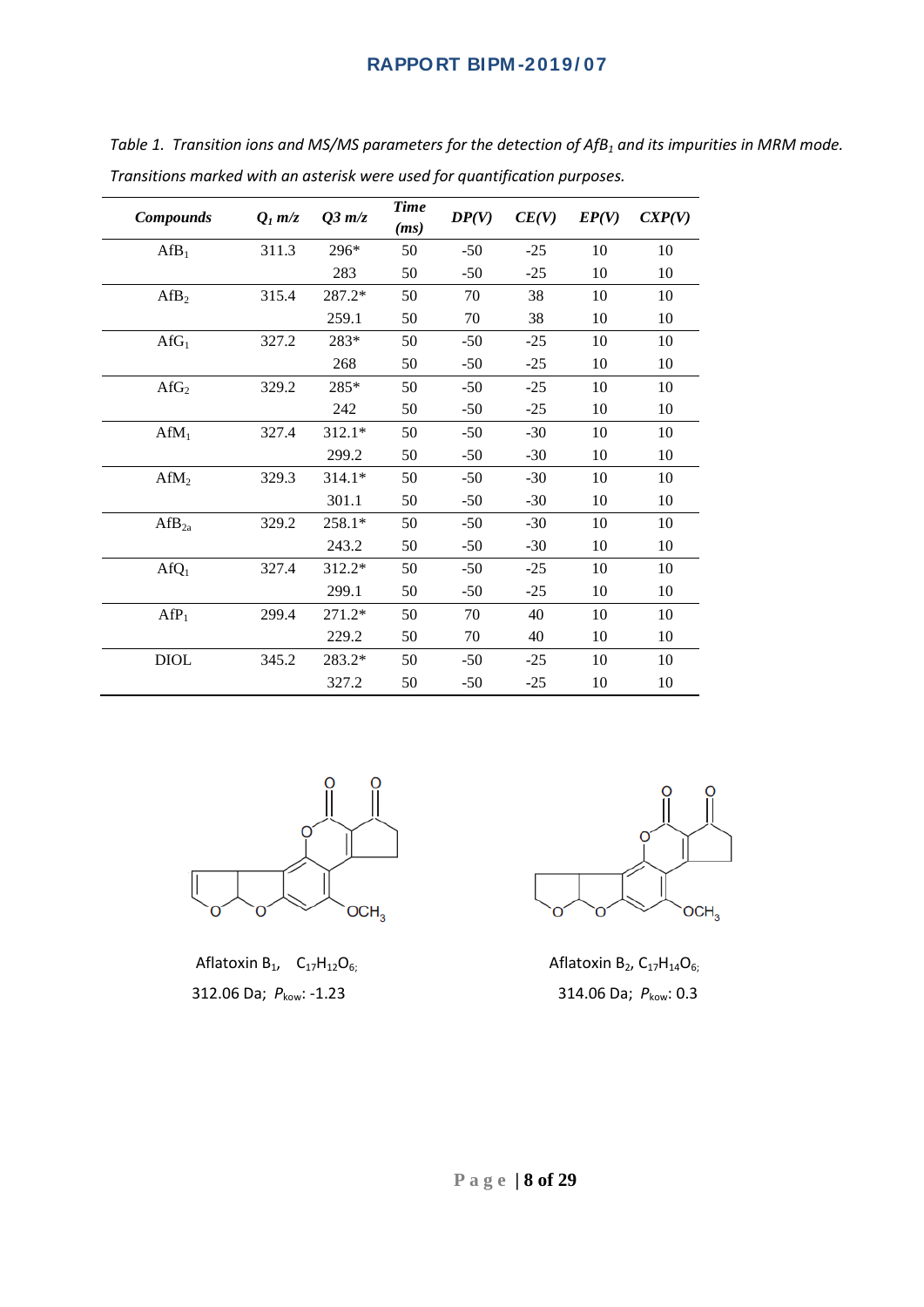

Aflatoxin B<sub>1</sub> 8,9-dihydrodiol (DIOL); Aflatoxin B<sub>2a</sub>;







Aflatoxin G<sub>2</sub>,  $C_{17}H_{14}O_7$  Aflatoxicol,  $C_{17}H_{14}O_6$ 





Aflatoxin  $Q_1$ ,  $C_{17}H_{12}O_7$  Aflatoxin P<sub>1</sub>,  $C_{16}H_{10}O_6$ ; 328.06 Da; Pkow: 0.3 298.04 Da; Pkow: 1.77



Aflatoxin M<sub>1</sub>,  $C_{17}H_{12}O_7$  Aflatoxin G<sub>1</sub>,  $C_{17}H_{12}O_7$ ; 328.06 Da; Pkow: -0.5 328.07 Da; Pkow: 0.83



330.07 Da; Pkow: 0.09 314.08 Da; Pkow: -1.46

*Fig. 2. Chemical structure of Aflatoxin B1 related impurities optimised for detection by LC-MS/MS.*

#### 4.1.7 **Data analysis**

<span id="page-9-0"></span>Data was evaluated using Analyst 1.6.3 software (SCIEX). Peak integration was verified manually for all samples and standards. Peak areas were extracted for quantification and uncertainty evaluation.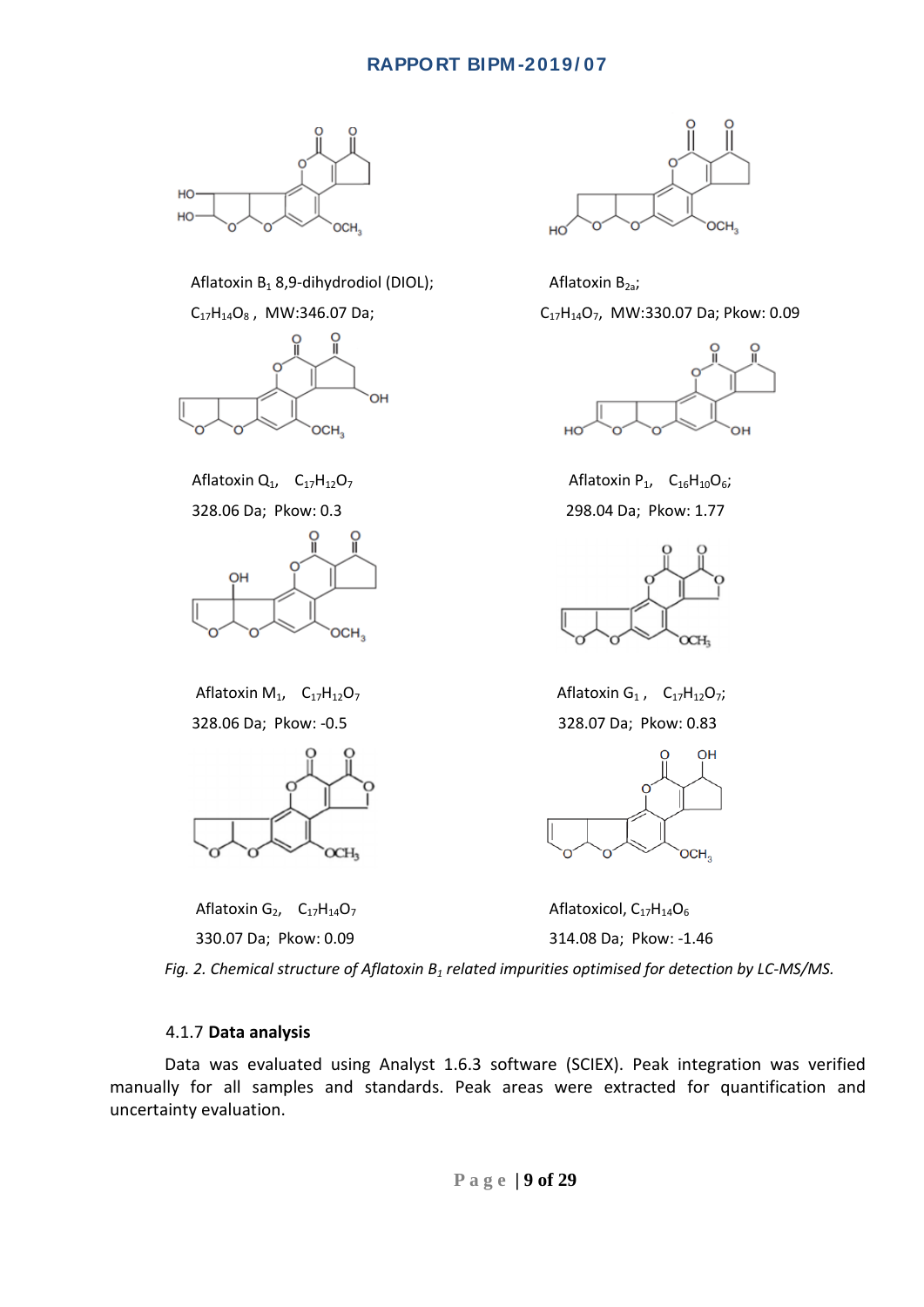## <span id="page-10-1"></span><span id="page-10-0"></span>**4.2 Total aflatoxin analysis by UV-spectrophotometry**

## 4.2.1 **Materials**

- Acetonitrile. HPLC gradient grade (HiPerSolv Chromanorm, VWR)
- Ultra-Micro Cell Quartz Cuvette, 10 mm light path (Perkin Elmer).
- Aflatoxin B<sub>1</sub> stock (OGP.030) and calibration (OGP.029) solutions.

#### 4.2.2 **Sample preparation**

<span id="page-10-2"></span>Ampoules of the stock or calibration solution were opened and an aliquot of the material was transferred to the cuvette for analysis without further manipulation. Acetonitrile was used in a reference cuvette to perform the instrument auto-zero (blank subtraction).

#### <span id="page-10-3"></span>4.2.3 **Instrumentation**

Measurements were performed in a PerkinElmer Lambda 650 UV/VIS spectrometer.

#### 4.2.4 **UV-spectrophotometry parameters**

<span id="page-10-4"></span>A wavelength scan measurement method was used for qualitative analysis (i.e. identification of absorption maxima) and a fixed wavelength method to determine the absorbance value of solutions for quantitative analysis.

#### Wavelength scan method parameters:

- Deuterium lamp: on
- Tungsten lamp: on
- Scan from 370.00 nm to 190.00 nm
- Data interval: 1.00 nm, scan speed: 266.75 nm/min
- Ordinate mode: A (Absorbance)
- Cycle: 1
- Slit: 2 nm
- No cell changer

#### Fixed wavelength method parameters:

- Deuterium lamp: on
- Tungsten lamp: on
- Wavelengths: 223 nm, 263 nm and 360 nm
- Ordinate mode: A (Absorbance)
- Cycle: 3
- Slit: 1 nm
- Gain: Auto
- Response 0.2s
- No cell changer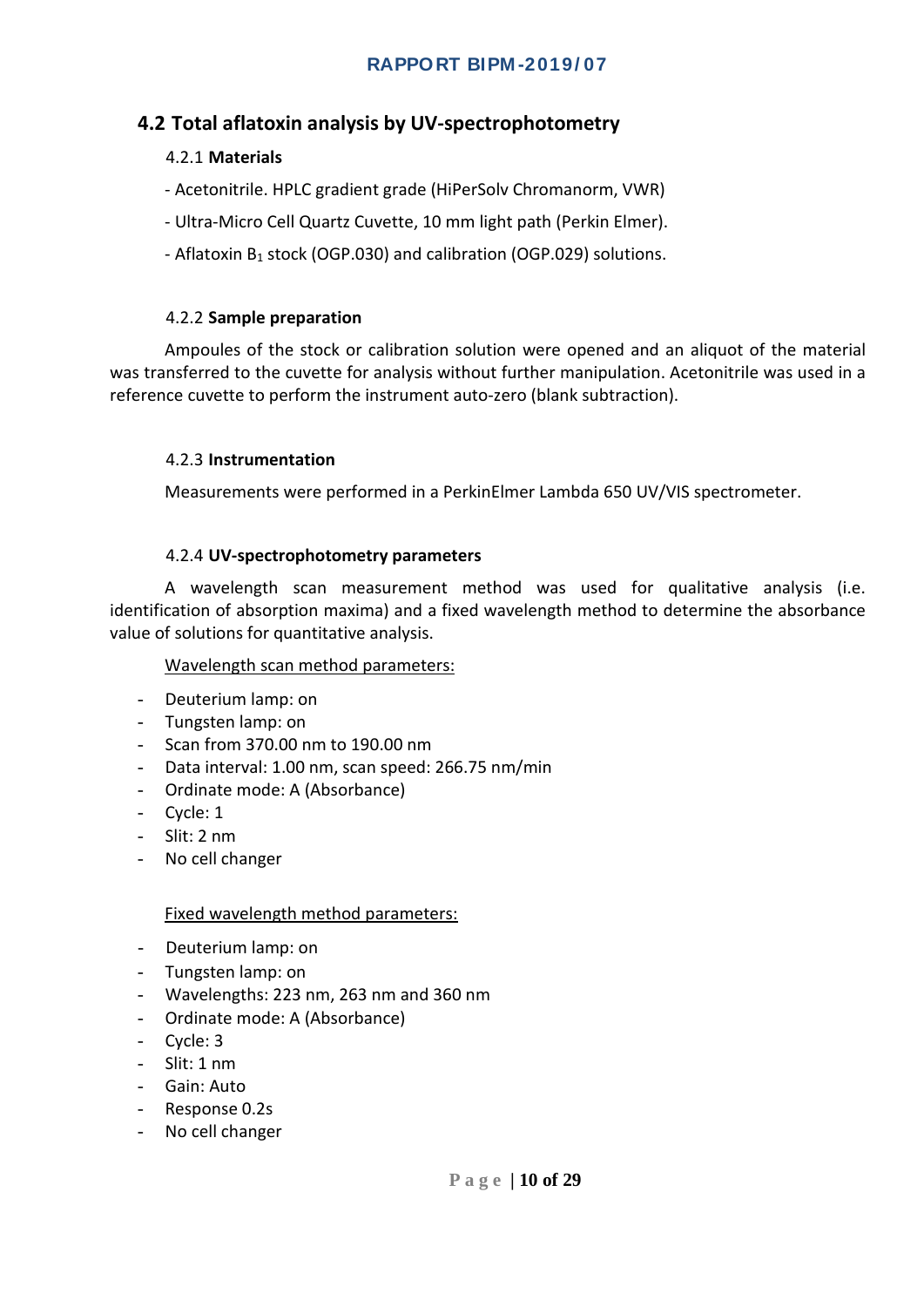#### 4.2.5 **Data analysis**

<span id="page-11-0"></span>The typical wavelength spectrum of  $A f B_1$  is represented in figure 3. The three observed absorption maxima at 223 nm, 263 nm and 360 nm were selected as the fixed wavelengths for the quantitative analysis of  $Aff<sub>1</sub>$ .



*Fig 3. UV-vis absorption spectrum of AfB1.*

Data were acquired using the Perkin Elmer UV WinLab software and absorbance measurements were extracted for data evaluation.

## <span id="page-11-1"></span>**5. Characterization summary of the aflatoxin B<sub>1</sub> stock solution**

#### <span id="page-11-2"></span>**5.1 Preparation and value assignment**

The aflatoxin  $B_1$  stock solution (OGP.030) was prepared gravimetrically by dissolving about 100 mg of AfB<sub>1</sub> powder material (OGP.193a) in 1 L of acetonitrile. Mettler Toledo balances MX5 and XP10002S were used for the weighing of OGP.193a and the final solution mass, respectively. Table 2 demonstrates the preparation of the stock solution and the mass fraction assignment, calculated according to equation 1. The purity of OGP.193a was determined in-house by quantitative NMR corrected for related structure impurities, as described in the Aflatoxin  $B_1$  purity evaluation guideline. (5)

*Table 2. Experimental data corresponding to the preparation of the aflatoxin*  $B_1$  *stock solution and the calculated mass fraction.*

**Aflatoxin B1 Stock solution preparation**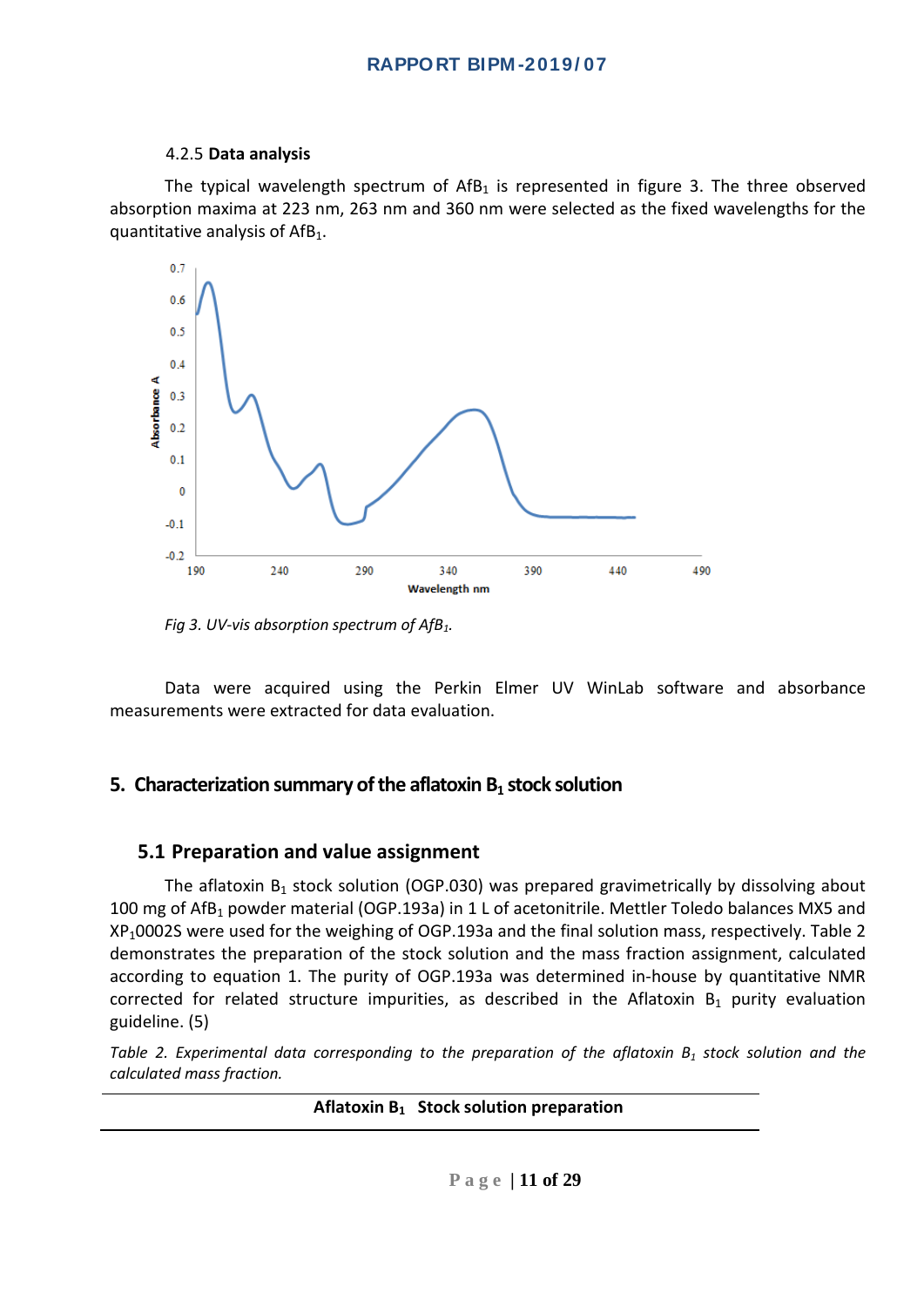|                           | Weighed mass (m) | Buoyancy (b) | $m \times b$ |
|---------------------------|------------------|--------------|--------------|
| $Aff1$ powder (mg)        | 102.630          | 1.000596     | 102.691      |
| stock solution (g)        | 779.060          | 1.001386     | 780.140      |
| purity $\pm$ u (mg/g) *   | $979.6 \pm 2.3$  |              |              |
| Mass fraction $(\mu g/g)$ | 128.95           |              |              |

$$
W_{stock} = \frac{m_p \cdot b_p \cdot w_p}{m_{sol} \cdot b_{sol}} \qquad Eq. 1
$$

Where:

 $m_p$ : weighed mass of AfB<sub>1</sub> powder

 $b_n$ : buoyancy correction of powder weighing

 $w_p$ : purity of AfB<sub>1</sub> powder

m<sub>sol</sub>: weighed mass of stock solution

 $b_{sol}$ : buoyancy correction of solution weighing

The uncertainties from input quantities in equation 1 were combined (Eq. 2) and the final uncertainty was calculated (table 3). A minor uncertainty component, u(V), was included to account for the potential solvent loss due to evaporation during sample preparation and weighing. The buoyancy mass correction and its uncertainty were calculated as described by Reichmuth et al. (8)

$$
u(w_{stock}) = w_{stock} \cdot \sqrt{\left[\frac{u(m_p)}{m_p}\right]^2 + \left[\frac{u(b_p)}{b_p}\right]^2 + \left[\frac{u(w_p)}{w_p}\right]^2 + \left[\frac{u(m_{sol})}{m_{sol}}\right]^2 + \left[\frac{u(b_{sol})}{b_{sol}}\right]^2 + \left[\frac{u(V)}{V}\right]^2}
$$
 Eq.2

*Table 3. Individual uncertainty components contributing to the final combined uncertainty of the AfB<sub>1</sub> stock solution mass fraction.*

| Unc. source | $u(m_p)$<br>$m_p$ | $u(b_p)$<br>$b_p$ | $u(w_p)$<br>$W_p$ | $u(m_{sol})$<br>$m_{sol}$ | $u(b_{sol})$<br>$b_{sol}$ | u(V)  | $u_{rel}$ (%) | $U(W_{stock})$<br>$\mu$ g/g | $U(w_{stock})$<br>$\mu$ g/g (k=2) |
|-------------|-------------------|-------------------|-------------------|---------------------------|---------------------------|-------|---------------|-----------------------------|-----------------------------------|
| Value (%)   | 0.0037            | 0.0017            | 0.23              | 0.0058                    | 0.0012                    | 0.005 | 0.235         | 0.303                       | 0.61                              |

The 1L flask containing the stock solution was agitated thoroughly and about 50 mL were used to prepare the calibration solution (section 6). The rest of the stock solution was stored at 4°C until ampouling, which took place within 24 h of the preparation. The ampouling process was similar to that of the calibration solution and is described in detail in section 6.1.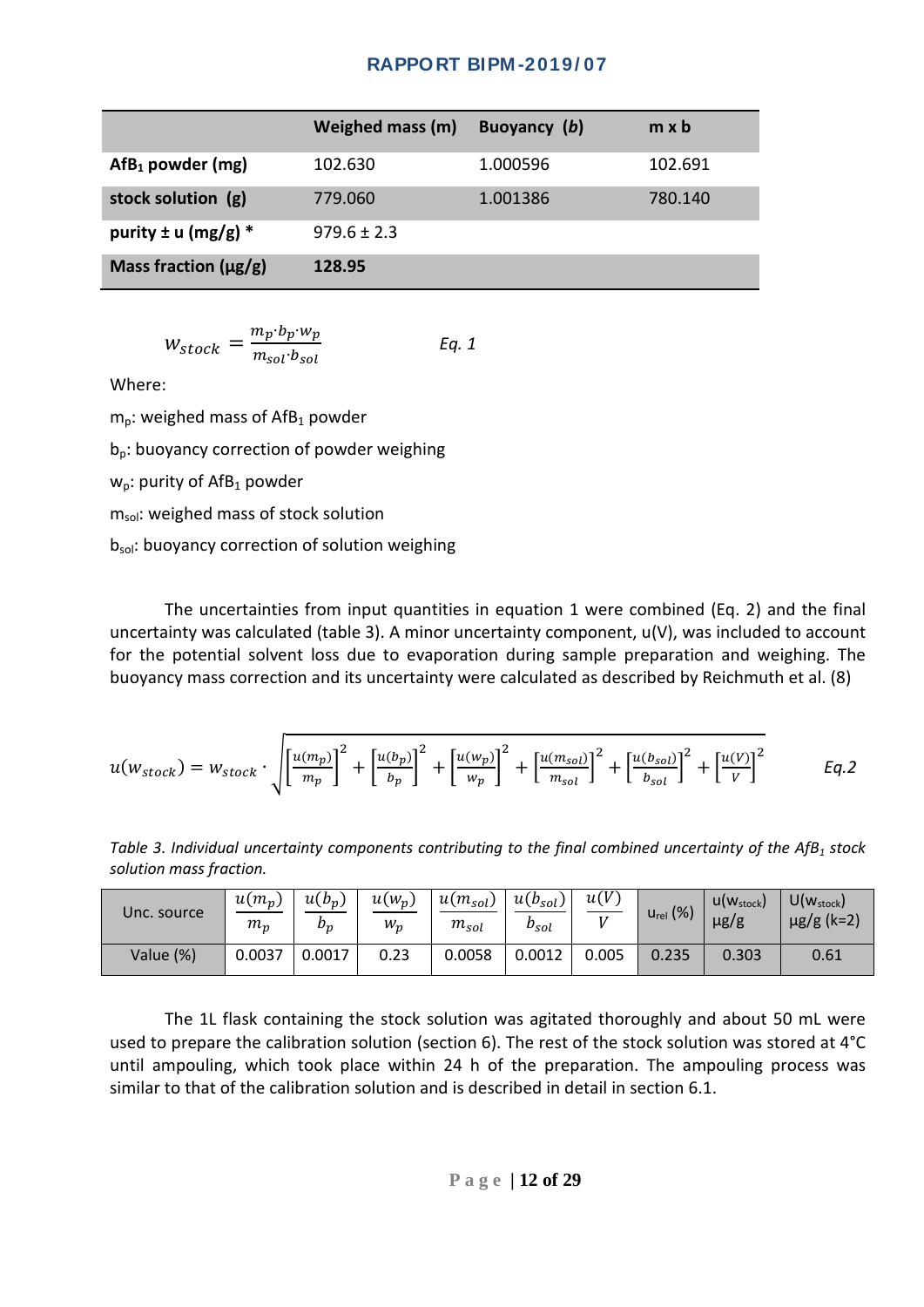## <span id="page-13-0"></span>**5.2 Stability study**

The present section provides a summary of the stock solution stability results. A detailed description of the study design and evaluation is given for the characterization of the calibration solution (section 6.2). The detected AfB<sub>1</sub> related impurities in the stock solution were AfB<sub>2</sub>, AfB<sub>2a</sub>,  $AF<sub>1</sub>$ , AfQ<sub>1</sub> and DIOL. They were measured in the tested ampoules by LC-MS/MS whereas the main component  $Aff<sub>1</sub>$  was measured by LC-DAD. In addition, all samples were measured by UV spectrophotometry for total aflatoxin content.

Original impurity standards were used for external calibration of the LC-MS/MS method and the calculated mass fractions were normalized to the reference samples (stored at -20°C). For the main component AfB<sub>1</sub>, no calibration was performed so absorbance values were directly normalized to the main peak absorbance of the reference samples. Data were evaluated as a function of the storage time at each of the studied temperatures

A summary of the stability results of the stock solution is presented in figure 4. Based on the data, it was concluded that shipping conditions should not exceed 22°C and one week transport time. Long-term storage is recommended at the reference temperature (-20 °C) given the instability of Af $Q_1$  and DIOL, which albeit present at concentrations close to the limit of detection, were found to increase over time at higher temperatures.



*Fig* 4. Summary of the stability results for aflatoxin  $B_1$  and detected related impurities in the AfB<sub>1</sub> stock *solution. Bars represent the amount of time the indicated compound was found stable at the tested temperature.*

#### <span id="page-13-1"></span>**5.3 Homogeneity study and combined uncertainty**

The homogeneity study for the AfB<sub>1</sub> stock solution is analogous to that of the calibration solution, which is discussed in detail in section 6.3. The present discussion is therefore limited to a summary of the results. AfB<sub>1</sub> and its impurities in the selected homogeneity samples were measured by LC-DAD and LC-MS/MS, respectively.

$$
P\ a\ g\ e\ \vert\ 13\ of\ 29
$$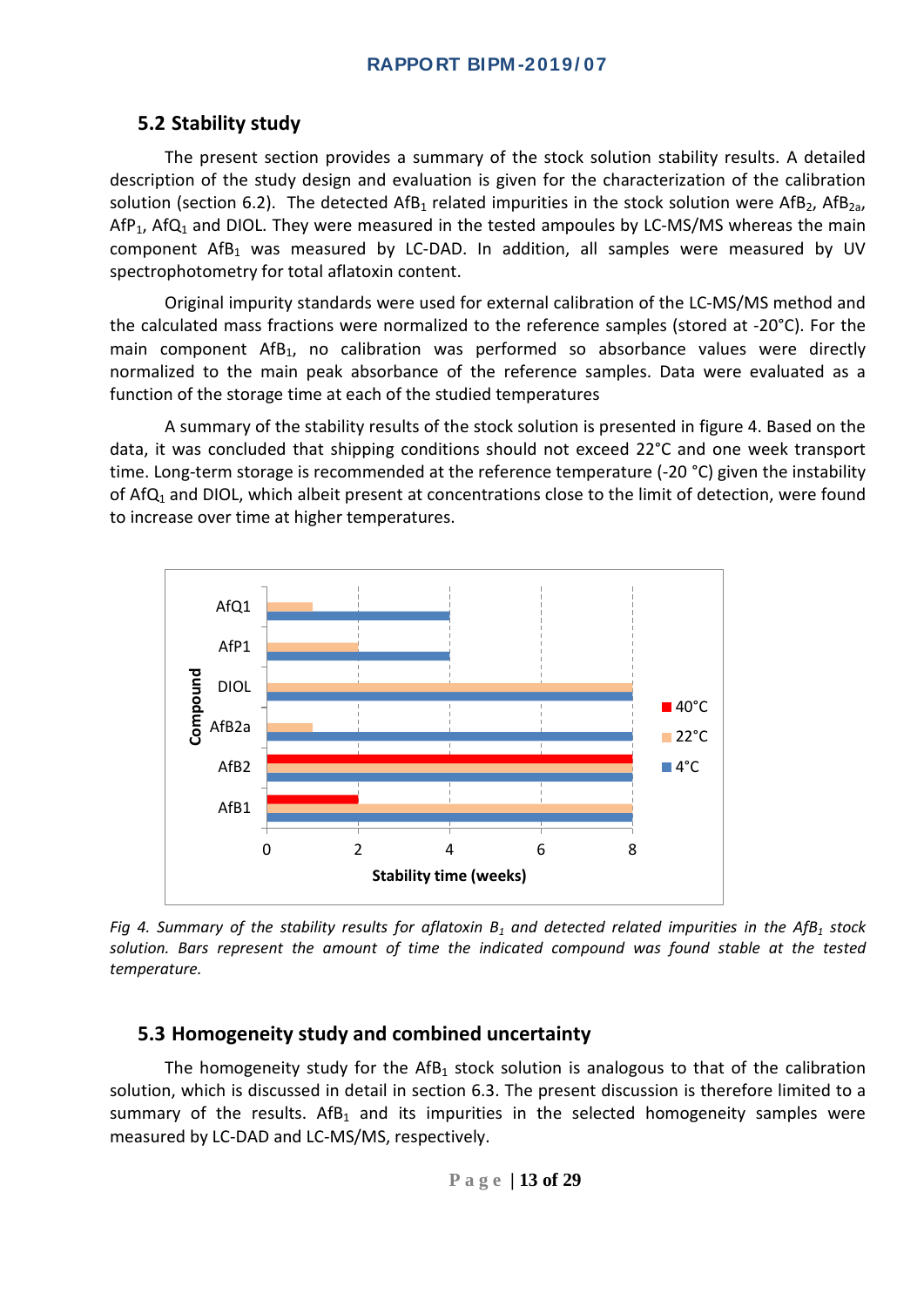Homogeneity evaluation was done by single factor ANOVA, allowing for the separation of the variation associated with the method  $(s_{wb})$  from the actual variation between ampoules  $(s_{bb})$ , which is an estimate of the uncertainty associated to batch heterogeneity. This uncertainty was 0.24 %, 2.62 % and 4.68 % for AfB<sub>1</sub> and the two major impurities AfB<sub>2</sub> and B<sub>2a</sub>, respectively (table 4). Other impurities had associated larger uncertainties due to being present at concentrations near the limit of detection of the method.

|                                                                                    | Aff <sub>1</sub> | Aff <sub>2</sub> | $B_{2a}$ | <b>DIOL</b> | $AfQ_1$ | Afp <sub>1</sub> |
|------------------------------------------------------------------------------------|------------------|------------------|----------|-------------|---------|------------------|
| $N$ (df)                                                                           | 29               | 29               | 29       | 29          | 29      | 29               |
| $S_{wb}$ $(\%)$                                                                    | 0.62             | 8.08             | 8.23     | 11.15       | 6.96    | 6.90             |
| $S_{bb}(%)$                                                                        | 0.24             | (1)              | 4.68     | 6.70        | 11.82   | 2.65             |
| $u^*{}_{bb}$ (%)                                                                   | 0.20             | 2.62             | 2.67     | 3.62        | 2.26    | 2.24             |
| $\mathsf{u}_{\mathsf{bb}}(\%)$ or $\mathsf{s}_{\mathsf{bb}}\left(\% \right)^{(2)}$ | 0.24             | 2.62             | 4.68     | 6.70        | 11.82   | 2.65             |
| F                                                                                  | 1.44             | 0.84             | 1.97     | 2.08        | 9.66    | 1.44             |
| $F_{\text{crit}}$<br>$\overline{\phantom{a}}$                                      | 2.39             | 2.39             | 2.39     | 2.39        | 2.39    | 2.39             |

*Table 4: Homogeneity results of the AfB<sub>1</sub> stock solution.* 

 $F^{(1)}$  Not calculable because MS<sub>between</sub> < MS<sub>within</sub>

<sup>(2)</sup> Highest value (u\*<sub>bb</sub> or s<sub>bb</sub>) was taken as uncertainty estimate for potential inhomogeneity. See section 6.3 for detailed explanation.

The homogeneity uncertainty contribution for the main component  $Aff<sub>1</sub>$ , u<sub>bb</sub>, was combined with the uncertainty from the gravimetric value assignment – see u( $w_{stock}$ ) in section 5.1 – to produce a final estimate of the mass fraction uncertainty of the batch (table 5).

*Table 5. Combination of the uncertainty from the gravimetric value assignment and the uncertainty from between-ampoule homogeneity to estimate the final uncertainty of the AfB1 mass fraction in the batch of the stock solution.*

| $u(w_{stock})_{rel}$ (%) | $u_{bb}$ (%) | $u$ (comb) $_{rel}$ (%) | $W_{stock} \mu g/g$ | $U$ (comb) $\mu$ g/g (k=2) |
|--------------------------|--------------|-------------------------|---------------------|----------------------------|
| 0.235                    | 0.237        | 0.33                    | 128.95              | 0.86                       |

#### <span id="page-14-0"></span>**6. Preparation and characterization of the aflatoxin**  $B_1$  **calibration solution**

#### <span id="page-14-1"></span>**6.1 Preparation and ampouling**

The aflatoxin  $B_1$  calibration solution (BIPM reference: OGP.029) was prepared by gravimetric dilution of 50 mL of the stock solution with acetonitrile to a final volume of 1 L. The solution was stored at 4°C until ampouling, which took place within 24h of the preparation. A 500 mL bottle and 1-10 mL bottle-top dispenser (Dispensette, Brand GMBH) were rinsed twice with the calibration solution and a stainless steel flat tip syringe needle was fitted at the outlet of the dispenser to ensure that all solution is discharged at the bottom of the ampoule.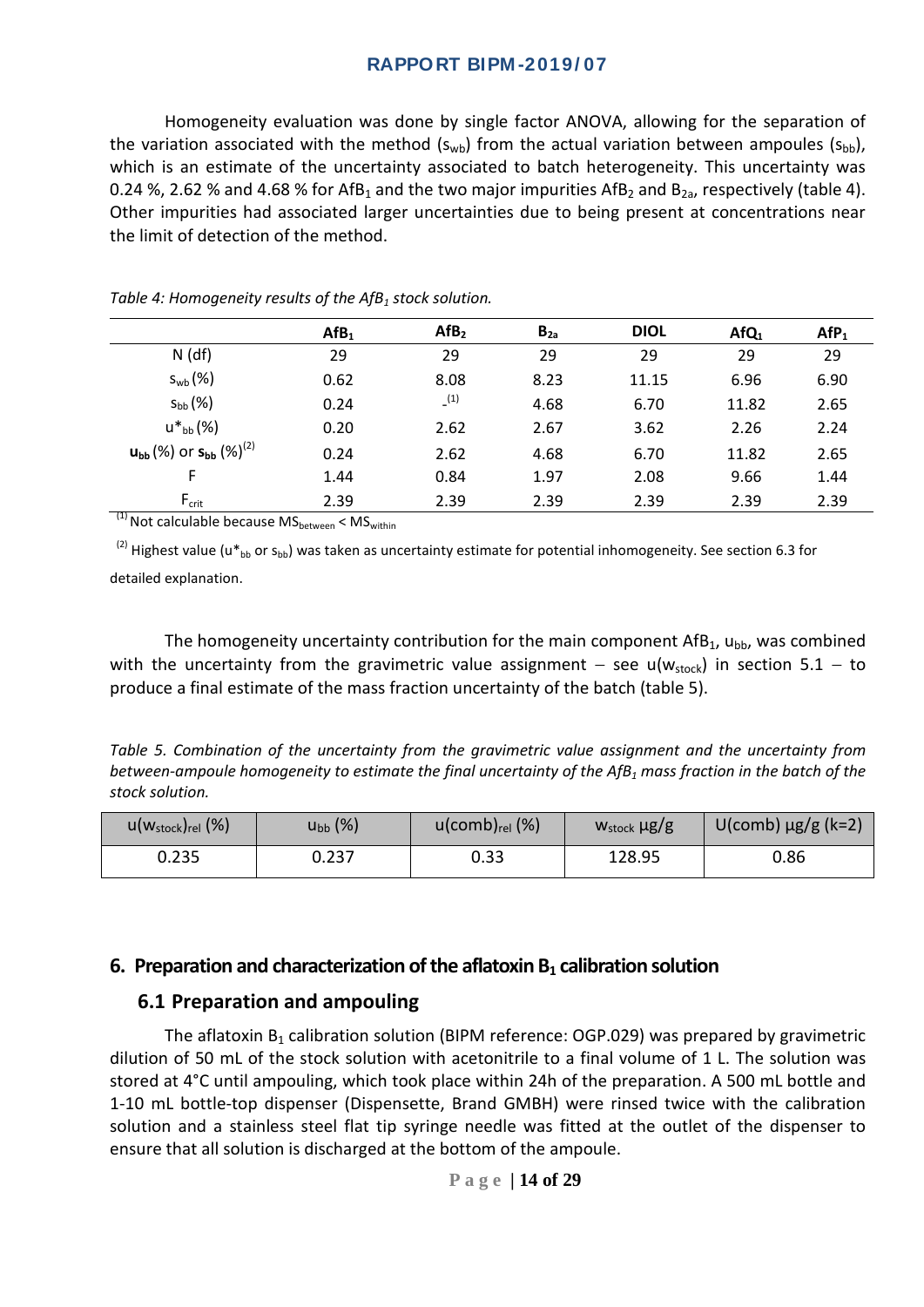10 mL glass ampoules were selected for a filling volume of 4 mL to ensure that sufficient head space remains above the liquid and therefore minimize the risk of accidental ignition of the solvent during the sealing process. An Ampoulmatic (Bioscience Inc) system connected to propane and oxygen cylinders was used to ampoule the batch. The flow of both gases was adjusted so as to produce a bright blue flame at the neck of the ampoules.

The ampoules were filled with 4 mL of OGP.029, one at a time, to minimize the impact of evaporation of acetonitrile. A refrigerant (Jelt Refroidisseur 5320) was sprayed onto the lower portion of the ampoule before being placed in the ampouling carousel to further reduce the ignition risk. After flame sealing, ampoules were allowed to cool down at room temperature in an upright position.

To test for possible leaks, ampoules were placed into a vacuum drying oven (Haraeus) in an upright position and vacuum (50 mbar aprox.) was applied for at least 4 hours. The ampoules then remained in the sealed oven overnight, after which they were visually inspected for changes in the solution levels. Leaking ampoules were recorded and discarded while the rest of the batch was stored at -20 °C.

#### <span id="page-15-0"></span>**6.2 Stability study**

#### 6.2.1 **Study design**

<span id="page-15-1"></span>Short-term stability studies consider the impact of temperature and time to simulate potential transport conditions and/or storage conditions. Any significant influence of light, UVradiation, moisture, etc. is excluded provided that the storage facilities and transport/packaging conditions are appropriate.

The stability study of OGP.029 followed an isochronous design (9) with a reference temperature of -20 °C and study temperatures of 4 °C, 22 °C and 40 °C and storage in the dark. Selected sample units were transferred from study temperatures to the reference temperature every two weeks until the end of the eight-week study.

The sample units were selected using a random stratified sampling scheme from each of the quartiles of the approximately 200-unit batch. The study was composed of three units at the reference temperature and twelve units at each of the study temperatures, requiring 39 samples in total (table 6).

| Temperature                    | Time (weeks) | Units           |
|--------------------------------|--------------|-----------------|
| -20 °C (reference temperature) | n.a.         | 020,127,(074)   |
| 4 °C dark                      |              | 048,111,(067)   |
|                                | 4            | 023,174,(118)   |
|                                | 6            | 012, 157, (100) |
|                                | 8            | 026,163,(071)   |
| 22 °C dark                     |              | 004,191,(104)   |
|                                | 4            | 007,150,(080)   |

*Table 6: Temperatures, time points and sample units selected for the stability study of OGP.029. Units between parentheses were kept as back-up.*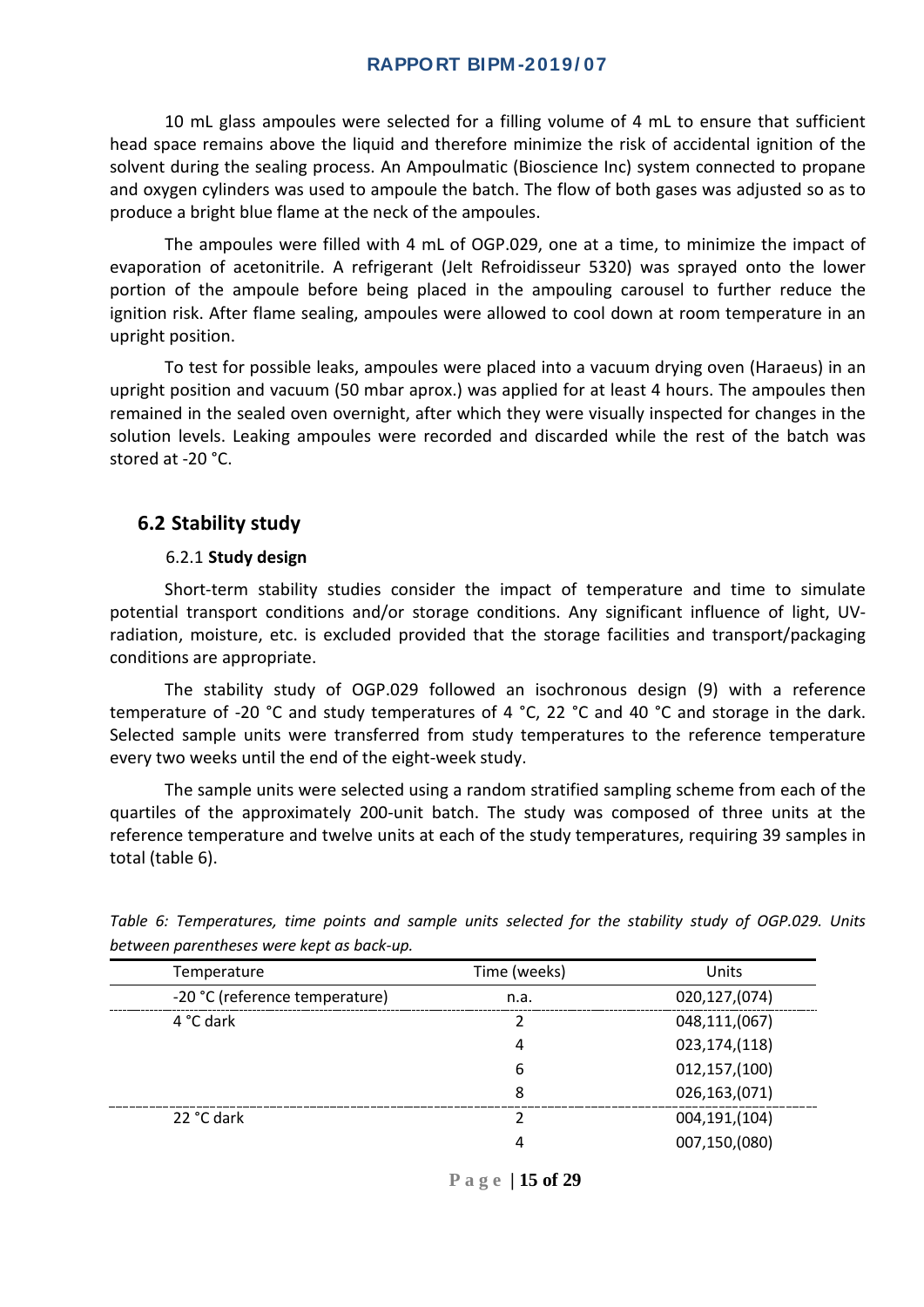|            | ь | 018, 182, 144) |
|------------|---|----------------|
|            | 8 | 036,185,(113)  |
| 40 °C dark |   | 035,159,(115)  |
|            | 4 | 028,189,(081)  |
|            | 6 | 042,179,(110)  |
|            | 8 | 010,138,(064)  |

#### 6.2.2 **Stability study measurements**

<span id="page-16-0"></span>Two samples of each time point and temperature conditions were measured under repeatability conditions (same day and run) in a randomised manner using the LC-DAD method for AfB<sub>1</sub> and the LC-MS/MS method for the related structure impurities. Ampoules were vortexed before opening and two aliquots of 0.5 mL were transferred into separate injection vials to have duplicate measurements of each sample (4 measurements for each condition). Representative TIC and DAD chromatograms of OGP.029 samples are shown in figure 5.

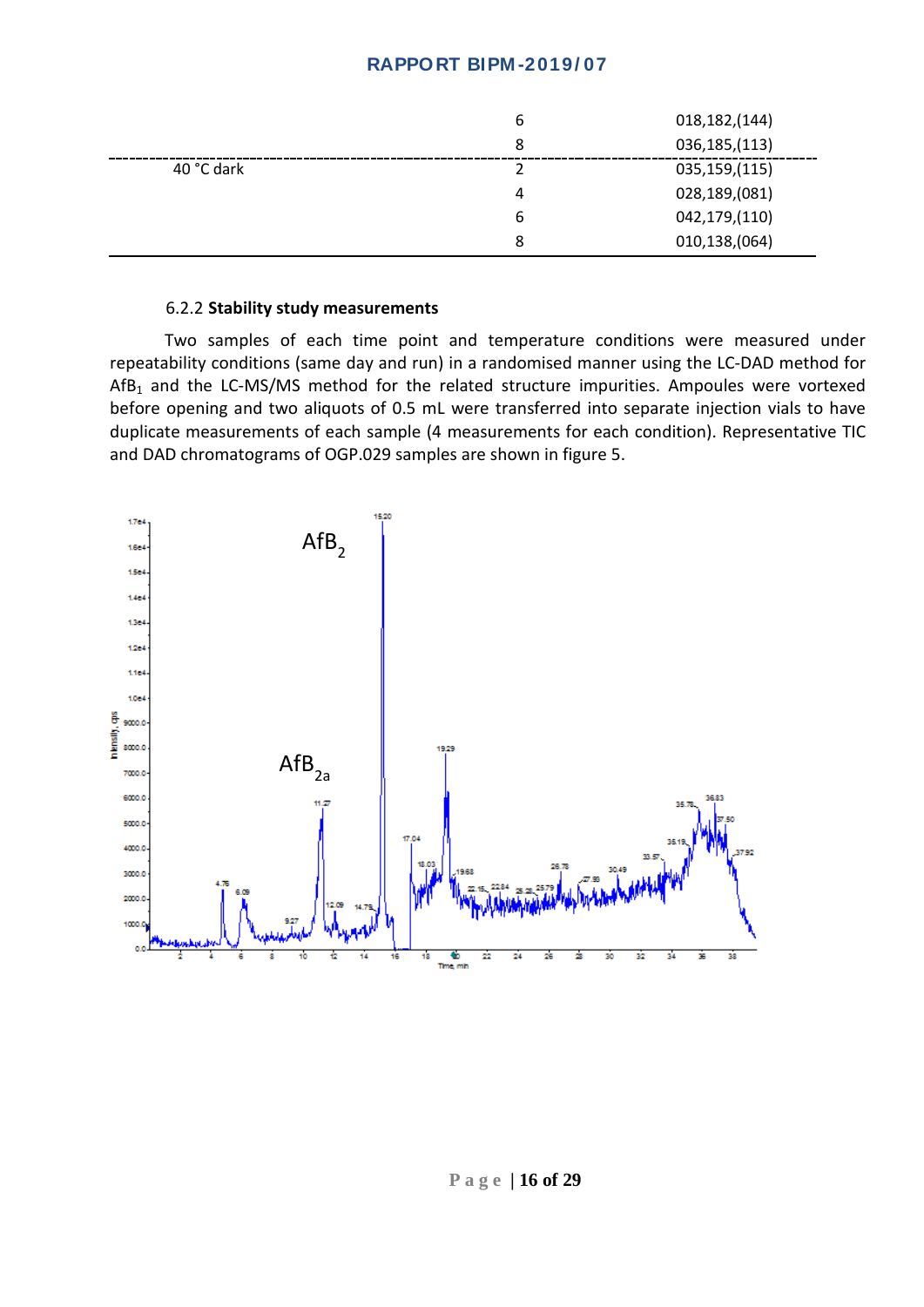

*Fig 5. Total ion chromatogram (top) and DAD 362nm chromatogram (bottom) of a representative sample of OGP.029.*

The only two structure-related impurities found in OGP.029 above the limit of detection of the LC-MS/MS method were  $AfB_2$  and  $AfB_{2a}$ . Four to five standard calibration solutions containing AfB<sub>2</sub> and AfB<sub>2a</sub> standards in the ranges 4.3-21.4 ng/g and 9.5-652 ng/g, respectively, were prepared to quantify these impurities by external calibration (figure 6). Triplicate injections per standard level were spread over the analytical sequence. For the main component  $Aff<sub>1</sub>$ , no calibration was performed but instead the peak areas from the LC-DAD chromatograms were directly evaluated.



**Page | 17 of 29**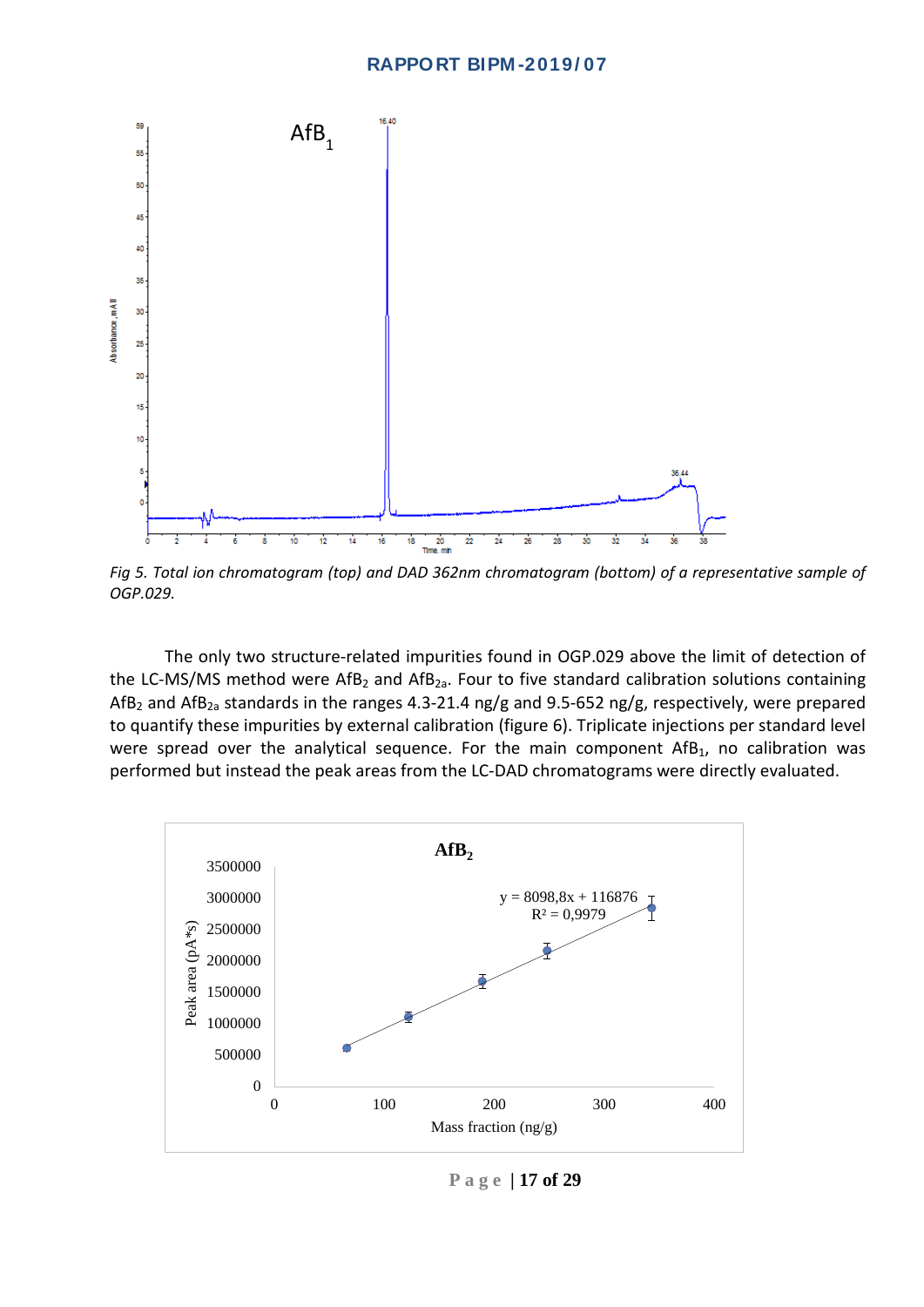

*Fig 6. External calibration functions for the quantification of structure-related impurities AfB<sub>2</sub> (top) and AfB<sub>2a</sub> (bottom) in OGP.029.*

#### 6.2.3 **Stability data evaluation**

<span id="page-18-0"></span>Calculated mass fraction values of impurities  $AFB<sub>2</sub>$  and  $AFB<sub>2a</sub>$  and peak area values of the main component AfB<sub>1</sub> were normalized to the average values of the reference samples (stored at -20°C) to render results comparable. Statistical outliers were only removed in case of known technical reasons. As a first evaluation step, normalized data were plotted according to the injection sequence to discard any potential analytical drift. The slopes of the fitted regression lines were not significant (t-test) at the 95% confidence level (figures 7 a-d).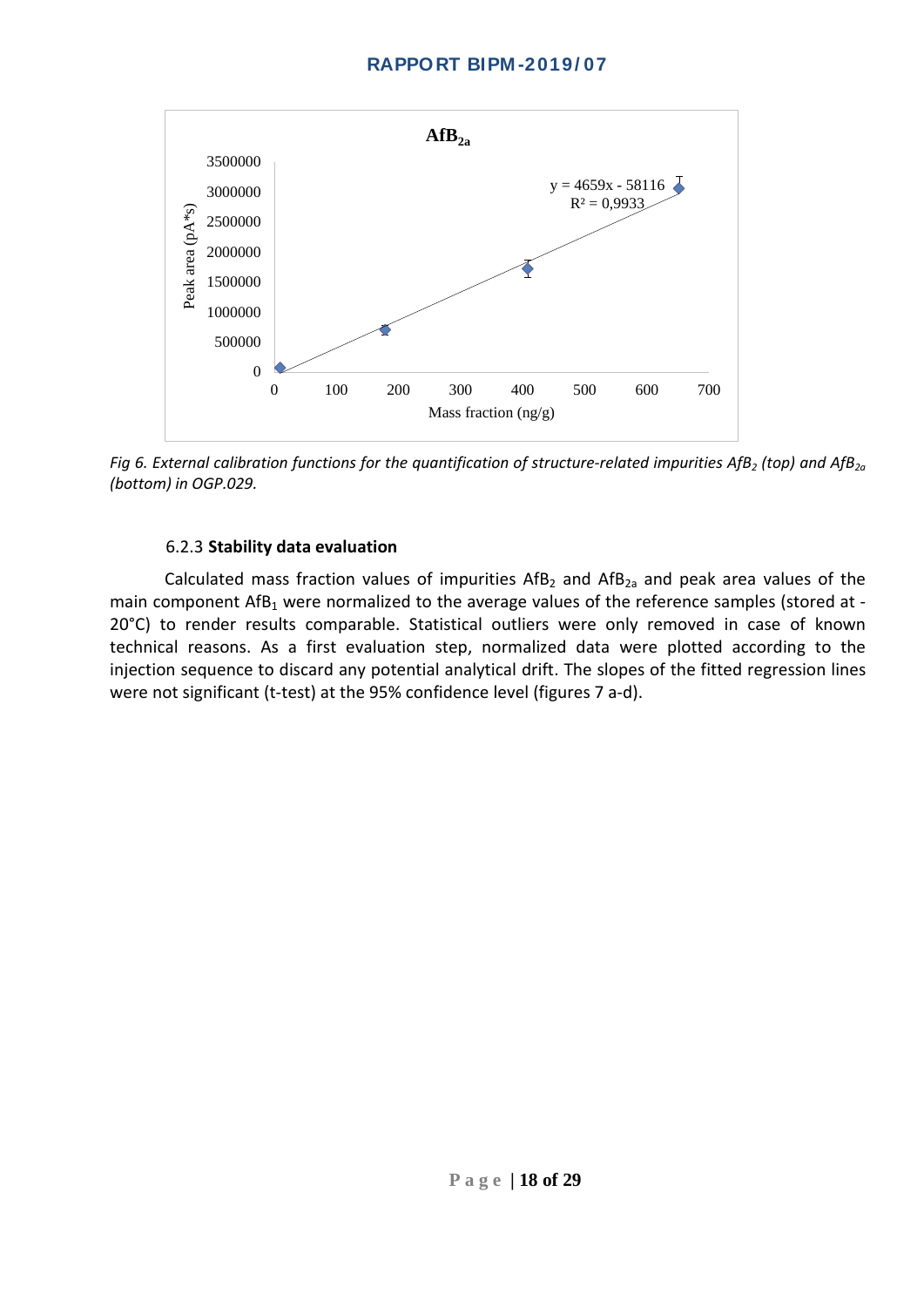

*Fig 7. OGP.029 stability data analysis to identify potential trends in the analytical sequence. Data correspond to normalized mass fractions of AfB<sub>2</sub> (a) and AfB<sub>2a</sub> (b) impurities and normalized peak areas of the main compound AfB1 as detected by LC-DAD at 263 nm (c) and 362 nm (d).*

For each temperature, regression lines of the normalized values versus storage time were calculated. The fitted regression model was tested for overall significance (loss/increase due to storage) using an F-test (95% confidence level). The stability results of the main component and the impurities at each of the studied temperatures are shown in figure 8.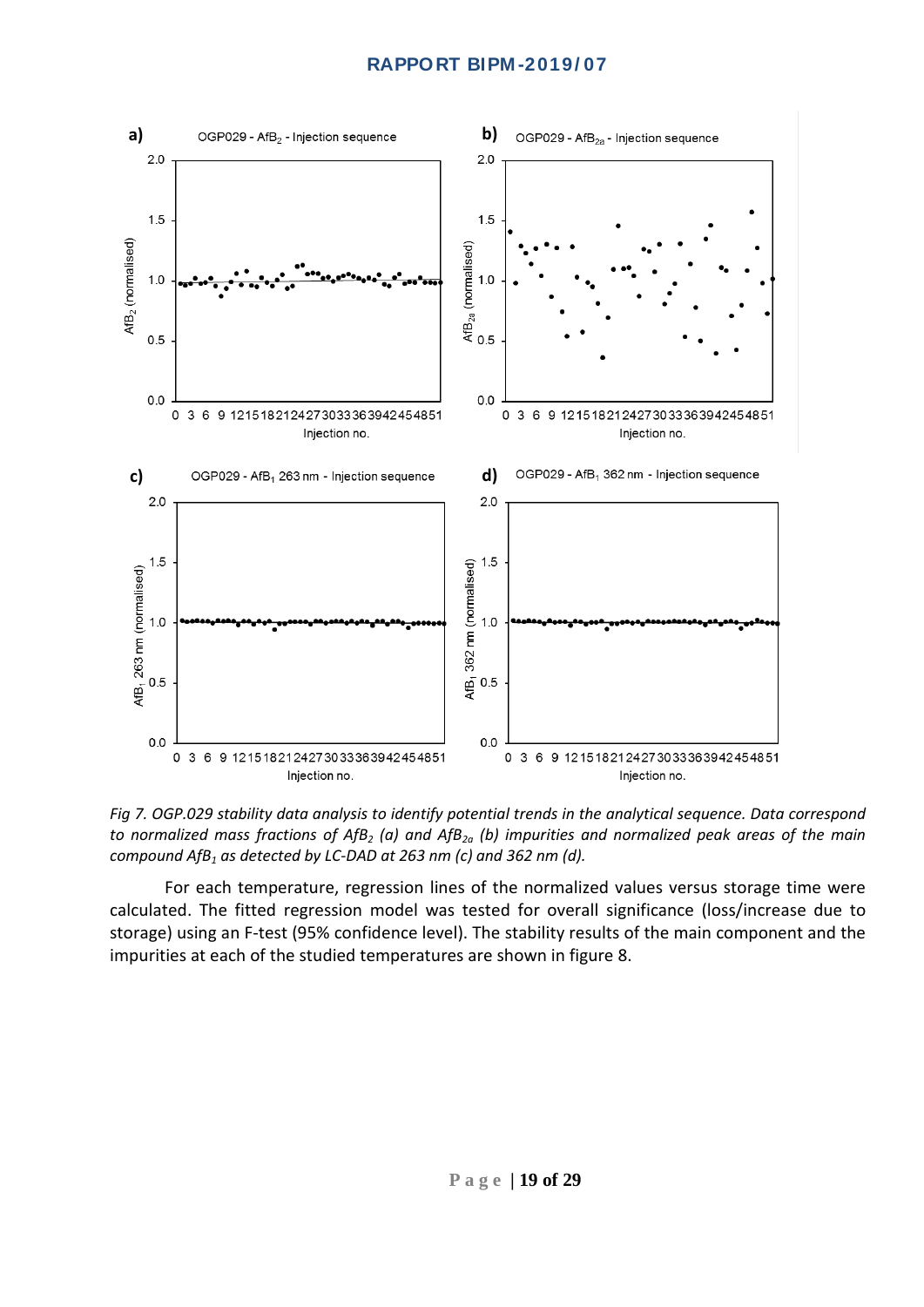

*Fig 8. Stability results of OGP.029 for the main component AfB<sub>1</sub> and impurities at the three studied temperatures. Data correspond to normalized mass fractions of AfB2 (top) and AfB2a (middle) impurities and normalized peak areas of the main compound AfB<sub>1</sub> as detected by LC-DAD at 263 nm (bottom). AfB<sub>1</sub> data acquired at 362 nm were similar to those at 263 nm (not shown). Dotted lines represent stability-associated uncertainty intervals of the normalized values as a function of the storage time. Single lines are fitted where the stability trend was found to be significant at the 95% confidence level.*

**Page | 20 of 29**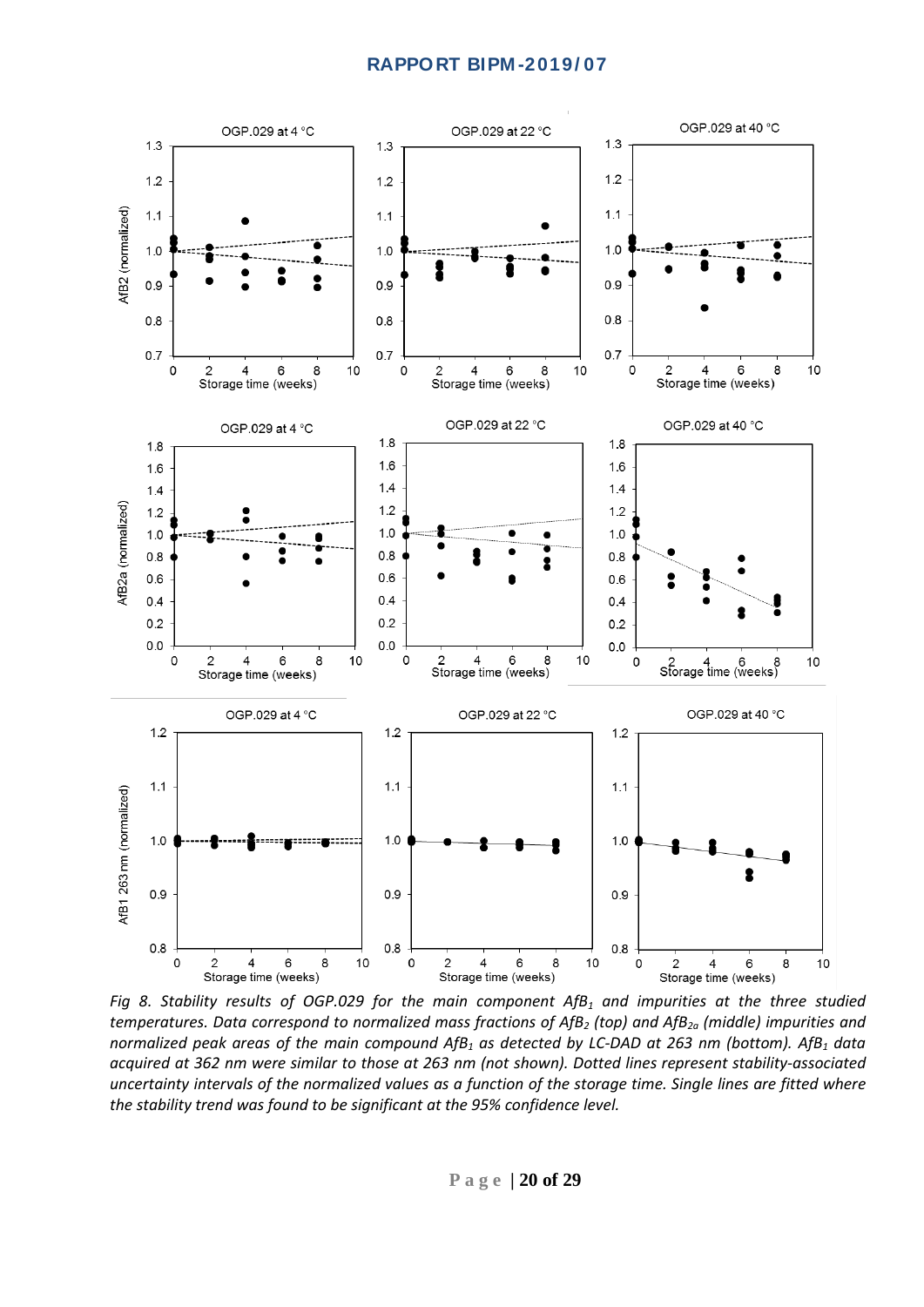At 4°C, all studied compounds in OGP.029 were stable for 8 weeks, as evidenced by the absence of a significant trend (F-test, 95% confidence level). At 22°C, a small declining trend was observed for the main component  $Aff<sub>1</sub>$  over the studied period although the changes were considered negligible at 2 weeks. At 40°C, both the main component and the AfB<sub>2a</sub> impurity degraded significantly over the 8-week period.

In conclusion, the OGP.029 calibration solution can be shipped safely in the dark at 22°C if the transport time does not exceed 2 weeks. In addition, storage at 4°C for a period of up to 8 weeks does not result in significant changes in composition.

## <span id="page-21-0"></span>**6.3 Homogeneity study**

#### 6.3.1 **Study design**

<span id="page-21-1"></span>Homogeneity between ampoules is evaluated to ensure that the assigned value of the calibration solution is valid for all units of the material, within the stated uncertainty. It is therefore necessary to determine this between-unit variation and incorporate it in a combined uncertainty estimate.

Ten ampoules were selected from the OGP.029 batch following a randomly stratified sampling scheme. They were measured under repeatability conditions using UV-spectrophotometry for total aflatoxin content and LC-DAD-MS/MS for  $Aff_{1}$  and the detected structure-related impurities  $AFB<sub>2</sub>$  and  $AFB<sub>2a</sub>$ .

#### 6.3.2 **Homogeneity study measurements**

<span id="page-21-2"></span>The selected ampoules were allowed to equilibrate at room temperature were vortexed before opening. They were analyzed in a random order to ensure that any trends in the ampouling process could be distinguished from potential trends in the analytical sequence.

Three aliquots per ampoule were measured consecutively by UV-spectrophotometry using the fixed wavelength method at 223, 265 and 360 nm. Triplicate measurements of each aliquot gave rise to a total of 9 measurements per ampoule and wavelength. Another three aliquots (>500 µL) were transferred into glass injection vials and stored at -20°C until LC-DAD-MS/MS analysis.

#### 6.3.3 **Homogeneity data evaluation**

<span id="page-21-3"></span>Absorbance and peak area values were normalized with respect to the average result for each of the studied compounds. Statistical outliers were only removed in case of known technical reasons. Linear regression functions were calculated for the normalized values arranged in ampouling and analysis order. The slopes of the lines were tested for significance at a 95 % confidence level to discard the presence of trends. Figure 9 shows the UV-360 nm aflatoxin measurements displayed according to the order of analysis and of ampouling. The dispersion of measurement results across the analytical sequence implied no need for trend correction and this variability is encompassed by the uncertainty associated to homogeneity.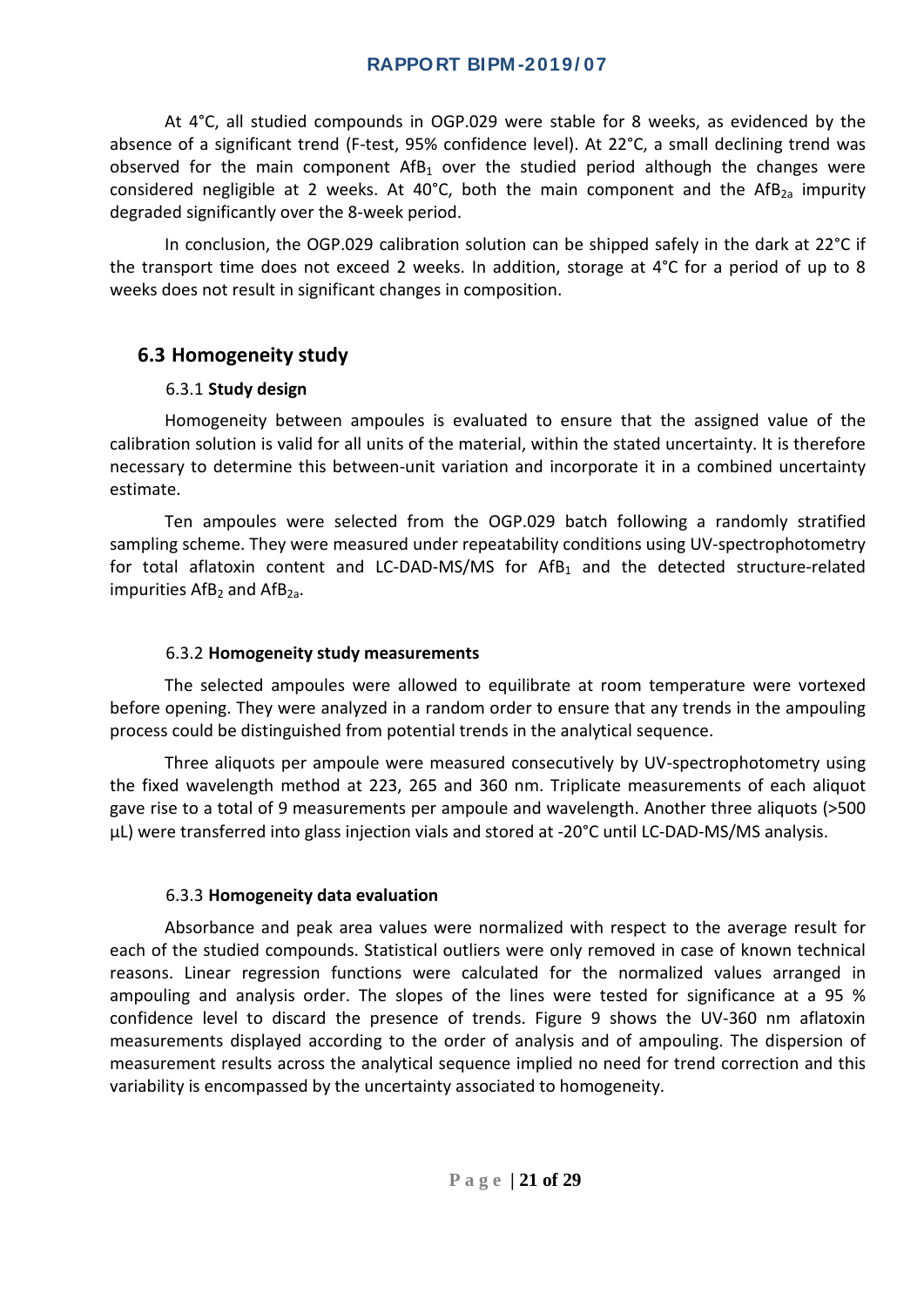

*Fig 9. Homogeneity results of OGP.029 as determined by UV-spectrophotometry at 360 nm plotted according to the analysis (top) or ampouling (bottom) order.*

Homogeneity samples results for the main compound  $Aff<sub>1</sub>$  and related impurities AfB<sub>2</sub> and  $AfB_{2a}$  obtained by LC-DAD-MS/MS are shown in figure 10 as normalized peak areas.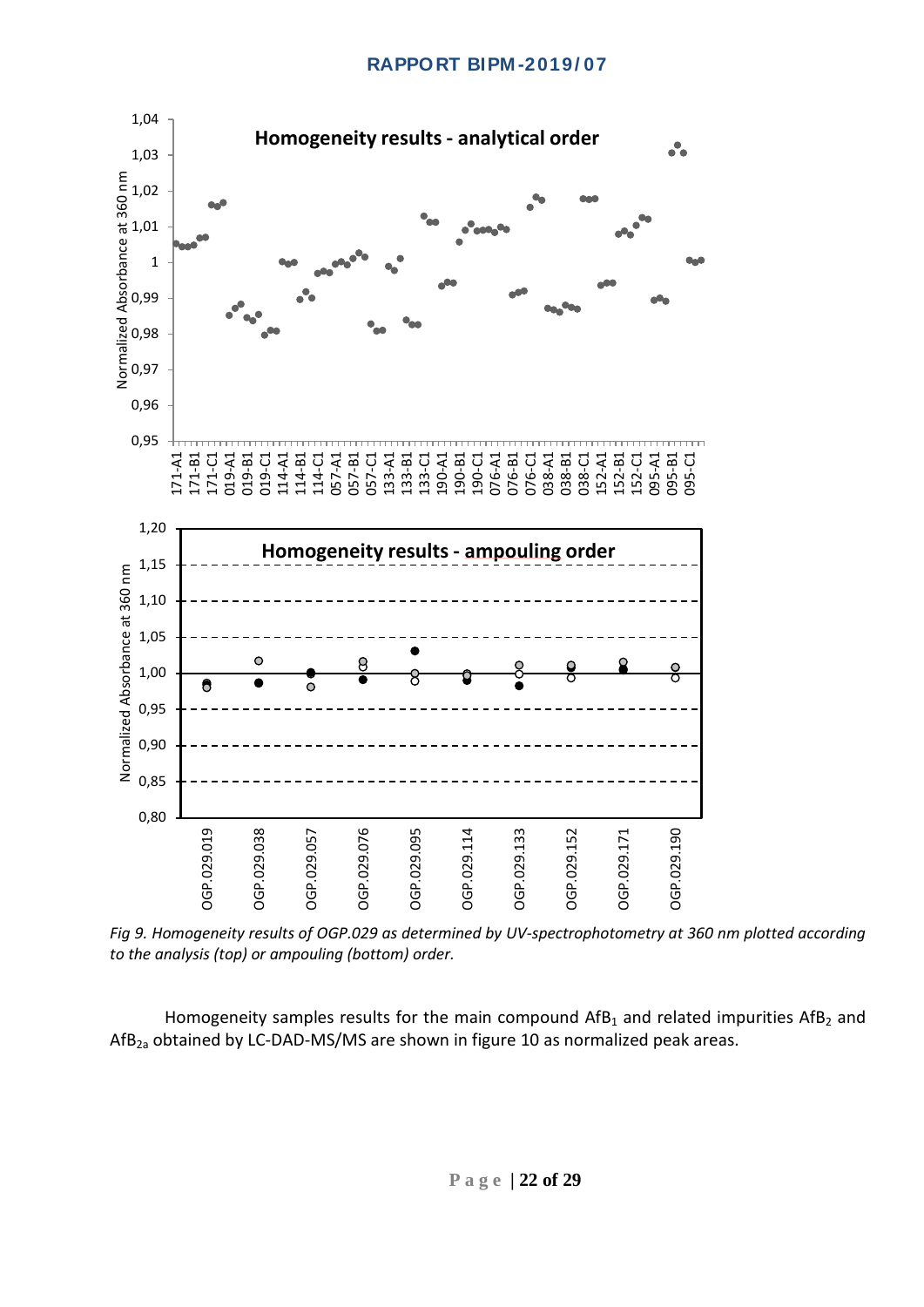

*Fig 10. Homogeneity results of OGP.029 calibration solution as determined by LC-DAD-MS/MS for AfB1 (362 nm and 263 nm detection, top) and related impurities AfB<sub>2</sub> and AfB<sub>2a</sub> (MS/MS detection, bottom).* 

Quantification of between-unit heterogeneity was done by analysis of variance (ANOVA), which allows for the separation of the variation between ampoules  $(s_{bb})$  from that associated with the method repeatability  $(s_{wb})$ . These variances are calculated as follows:

$$
S_{bb}^2 = \frac{MS_{btw} - MS_{with}}{n}
$$
 Eq. 3

$$
S_{wb}^2 = MS_{with} \tEq. 4
$$

where  $MS_{btw}$  and  $MS_{with}$  are the mean sums of squares between- and within-units obtained by the ANOVA evaluation and *n* is the number of replicates per ampoule (*n*=3).

The standard deviation between the sample units is used as the estimator for the betweenunits variability. The measurement variation sets a lower limit to this estimator reflected in MS<sub>btw</sub> being smaller than MS<sub>with</sub>. This does not imply that the material is perfectly homogeneous, but only shows that the study set-up was not adequate to detect evidence of heterogeneity. In this case, the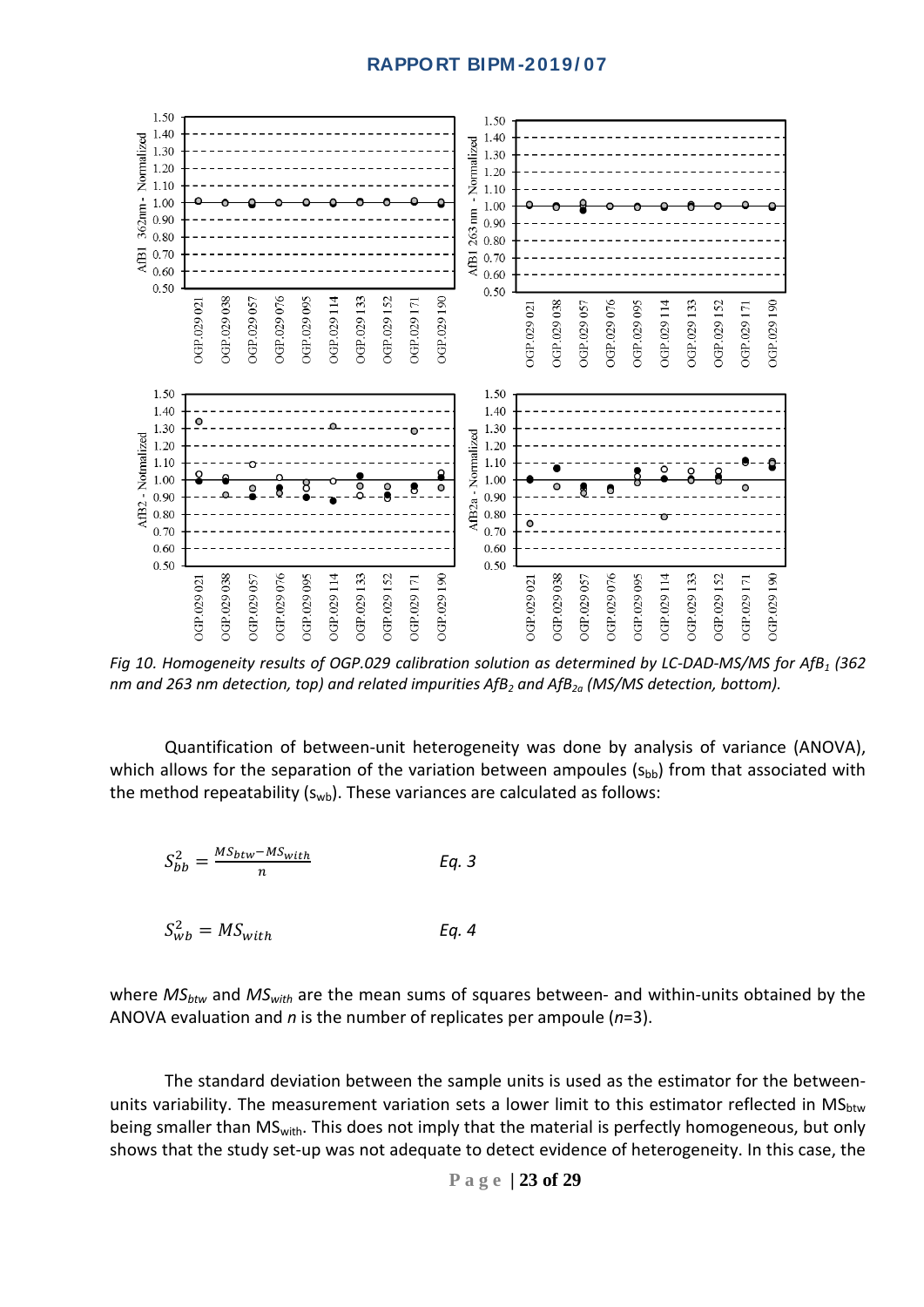maximum heterogeneity that could be hidden by the intrinsic variability of the method,  $u^*{}_{bb}$ , is calculated according to the equation below: (10)

$$
u_{bb}^* = \sqrt{\frac{MS_w}{n}} \cdot \sqrt[4]{\frac{2}{p(n-1)}} \qquad \text{Eq. 5}
$$

where  $p$  is the number of measured ampoules ( $p=10$ ) and  $n$  is the number of measurement replicates per ampoule (n=3).

The final uncertainty from homogeneity ( $u_{bb}$ ) is estimated as  $s_{bb}$  or  $u^*$ <sub>bb</sub>, depending on which of these is larger. This uncertainty is presented in table 7 for every measured compound using the LC-DAD-MS/MS method. The F-test at the 95% confidence level did not detect significant differences between ampoules for any of the studied compounds.

*Table 7: Homogeneity uncertainty results of OGP.029 from data generated by LC-DAD-MS/MS*

|                                             | $Aff1$ 362 nm | Aff <sub>2</sub> | $Aff_{2a}$ |
|---------------------------------------------|---------------|------------------|------------|
| $N$ (df)                                    | 29            | 29               | 29         |
| $S_{\text{wb}}(\%)$                         | 0.51          | 12.13            | 7.65       |
| $S_{bb}(%)$                                 | 0.32          | (1)              | 3.55       |
| $u^*{}_{\text{bb}}$ (%)                     | 0.17          | 3.94             | 2.48       |
| $u_{bb}$ (%) or $s_{bb}$ (%) <sup>(2)</sup> | 0.32          | 3.94             | 3.55       |
| F                                           | 2.15          | 0.81             | 1.65       |
| $F_{\text{crit}}$<br>(1)                    | 2.39          | 2.39             | 2.39       |

 $^{(1)}$  Not calculable because MS<sub>btw</sub> < MS<sub>with</sub>

<sup>(2)</sup> Higher value (u<sup>\*</sup><sub>bb</sub> or s<sub>bb</sub>) was taken as uncertainty estimate for potential inhomogeneity

Homogeneity results obtained by UV-spectrophotometry at the 3 measured wavelengths are shown in table 8. They confirm the findings of the chromatographic method and therefore the  $Aff<sub>1</sub>$  calibration solution can be regarded as homogeneous.

*Table 8: Homogeneity uncertainty results of OGP.029 from data generated by UV-spectrophotometry at the three measured wavelengths 223, 265 and 360 nm.*

|                  | 223 nm | 265 nm | 360 nm |
|------------------|--------|--------|--------|
| $N$ (df)         | 29     | 29     | 29     |
| $S_{wb}$ $(\%)$  | 1.21   | 0.86   | 1.16   |
| $S_{bb}(%)$      | 0.81   | 0.23   | (1)    |
| $u^*{}_{bb}$ (%) | 0.39   | 0.28   | 0.38   |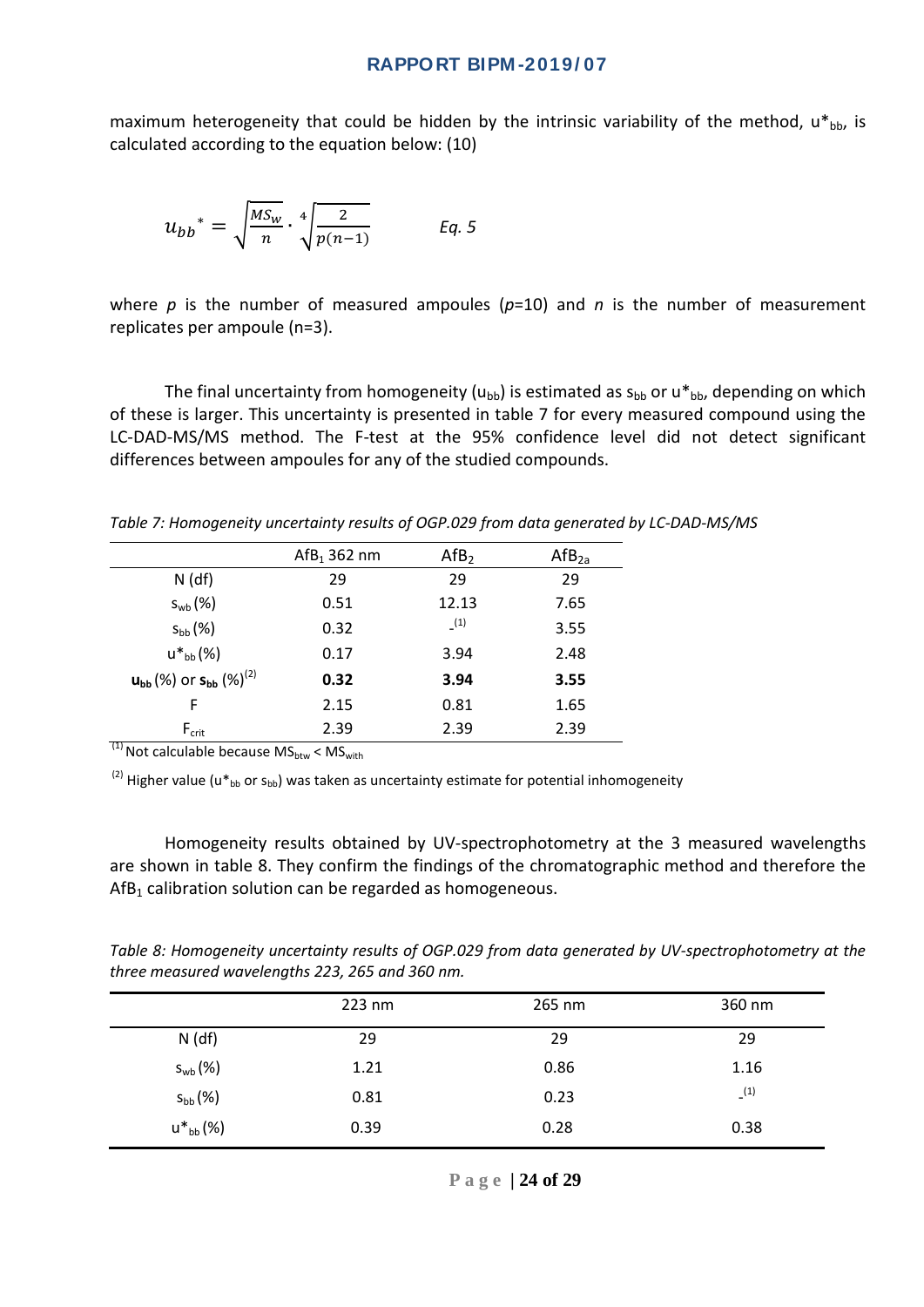| $u_{bb}$ (%) or $s_{bb}$ (%) <sup>(2)</sup> | 0.81  | 0.28  | 0.38  |
|---------------------------------------------|-------|-------|-------|
|                                             | 2.33  | 1.21  | 0.36  |
| $F_{\text{crit}}$                           | 2.393 | 2.393 | 2.393 |

 $^{(1)}$  Not calculable because MS<sub>btw</sub> < MS<sub>with</sub>

 $^{(2)}$  Higher value (u $*_{\text{bb}}$  or s<sub>bb</sub>) was taken as uncertainty estimate for potential inhomogeneity

#### <span id="page-25-0"></span>**6.4 Mass fraction value assignment and uncertainty**

The preparation of the calibration solution and the mass fraction assignment,  $w_{cal}$  are shown in table 9. Mettler Toledo balance  $XP<sub>1</sub>0002S$  was used for all mass determinations.

*Table 9. Experimental data corresponding to the preparation of the aflatoxin B<sub>1</sub> calibration solution and the calculated mass fraction.*

| Aflatoxin $B_1$ calibration solution preparation |                    |              |              |  |  |  |
|--------------------------------------------------|--------------------|--------------|--------------|--|--|--|
|                                                  | Weighed mass (m)   | Buoyancy (b) | $m \times b$ |  |  |  |
| $Aff1$ stock sol. (mg)                           | 39.02              | 1.001386     | 39.074       |  |  |  |
| Calibration sol. (g)                             | 779.640            | 1.001386     | 780.721      |  |  |  |
| $w(\text{stock}) \pm u(\text{mg/g})$             | $128.95 \pm 0.30*$ |              |              |  |  |  |
| $w_{cal}$ ( $\mu$ g/g)                           | 6.454              |              |              |  |  |  |

\* The uncertainty of the stock solution mass fraction does not comprise any homogeneity contribution since the bulk stock solution (prior to ampouling) was used as source material.

The AfB<sub>1</sub> mass fraction of OGP.029, calculated according to equation 6, was 6.45  $\mu$ g/g. The associated uncertainty was calculated by considering the input quantities and related uncertainties represented in the Ishikawa diagram of figure 11.

$$
W_{cal} = \frac{m_{stock} \cdot b_{stock} \cdot w_{stock}}{m_{sol} \cdot b_{sol}}
$$
 Eq. 6

Where:

 $m_{stock}$ : weighed mass of AfB<sub>1</sub> stock solution

b<sub>stock</sub>: buoyancy correction of stock solution weighing

 $w_{stock}$ : AfB<sub>1</sub> mass fraction of the stock solution

 $m<sub>sol</sub>$ : weighed mass of calibration solution OGP.029

b<sub>sol</sub>: buoyancy correction of calibration solution weighing

**Page | 25 of 29**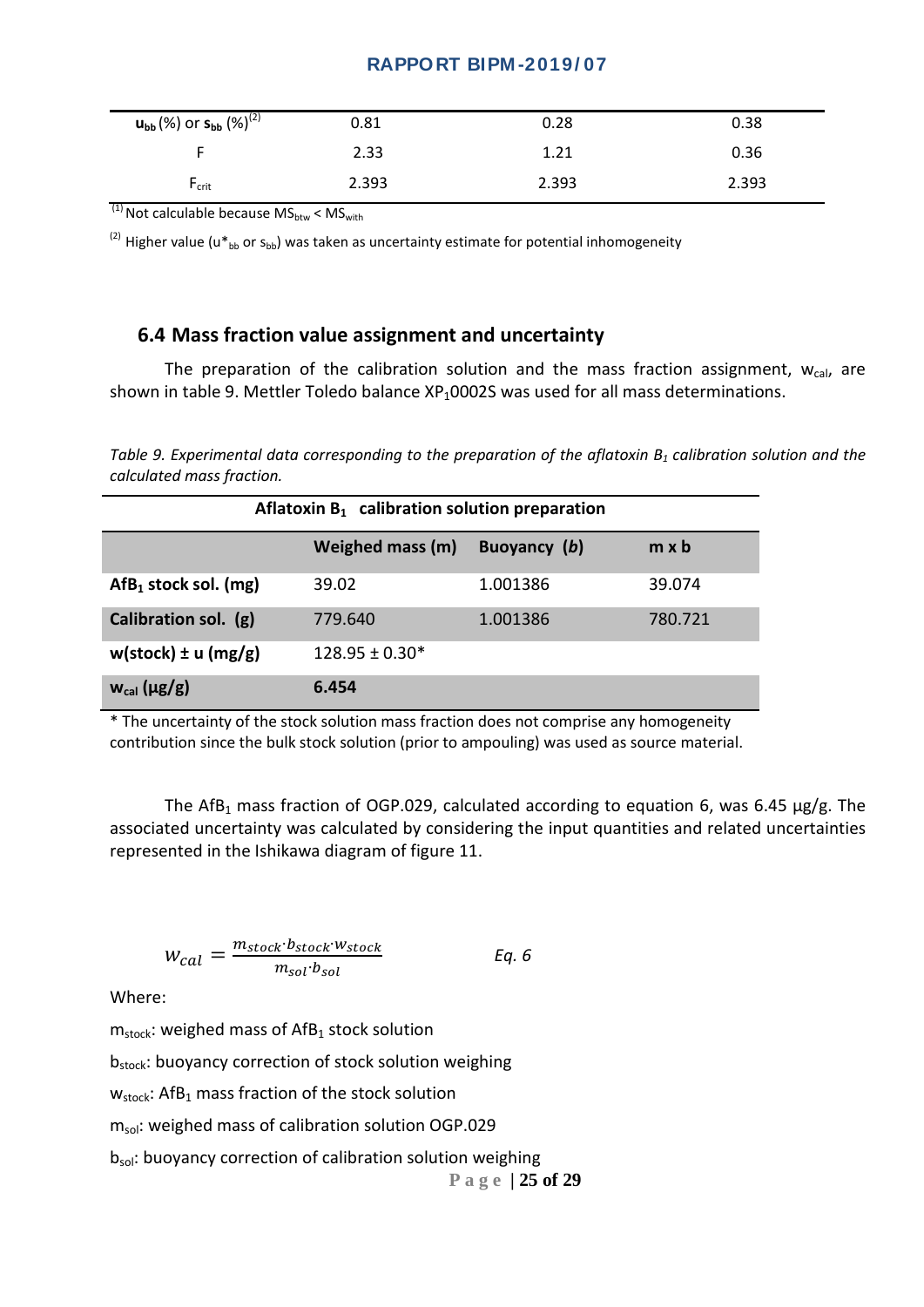

*Fig 11. Ishikawa diagram indicating the input quantities contributing to the final uncertainty of the AfB1 mass fraction of the calibration solution OGP.029.*

The standard uncertainties of the input quantities of figure 11 were combined (Eq. 7) to produce the uncertainty of the calibration solution mass fraction,  $u(w_{cal})$  (table 10). The uncertainty of the stock solution already comprises the purity of the source material and the weighing operations, as described in section 5.1. The evaporation uncertainty, u(V), accounts for potential solvent losses during the weighing of the stock solution and of the final solution. The buoyancy mass correction and its uncertainty were calculated as described by Reichmuth et al. (8)

$$
u(w_{cal}) = w_{cal} \cdot \sqrt{\left[\frac{u(m_{stock})}{m_{stock}}\right]^2 + \left[\frac{u(b_{stock})}{b_{stock}}\right]^2 + \left[\frac{u(w_{stock})}{w_{stock}}\right]^2 + \left[\frac{u(m_{sol})}{m_{sol}}\right]^2 + \left[\frac{u(b_{sol})}{b_{sol}}\right]^2 + 2 \cdot \left[\frac{u(V)}{V}\right]^2}
$$

*Eq. 7*

*Table 10. Individual uncertainty components contributing to the final combined uncertainty of OGP.029 mass fraction.*

| Unc.<br>source | $u(m_{stock})$<br>$m_{stock}$ | $u(b_{stock})$<br>$\nu_{stock}$ | $u(w_{stock})$ $u(m_{sol})$<br>$W_{stock}$ | $m_{sol}$ | $u(b_{sol})$<br>$b_{sol}$ | u(V)<br>T Z | $u_{rel}$ (%) | $U(W_{cal})$<br>$\mu$ g/g | $U(w_{cal})$<br>$\mu$ g/g (k=2) |
|----------------|-------------------------------|---------------------------------|--------------------------------------------|-----------|---------------------------|-------------|---------------|---------------------------|---------------------------------|
| Value (%)      | 0.0466                        | 0.0012                          | 0.235                                      | 0.0028    | 0.0012                    | 0.005       | 0.240         | 0.015                     | 0.031                           |

The uncertainty  $u(w_{cal})$  corresponding to the gravimetric value assignment was combined with the homogeneity uncertainty contribution for the main component AfB<sub>1</sub>,  $u_{bb} = 0.32\%$  (table 7, section 6.3) to produce a final estimate of the mass fraction uncertainty of the batch (table 11).

**Page | 26 of 29** *Table 11. Combination of the uncertainty from the gravimetric value assignment and the uncertainty from*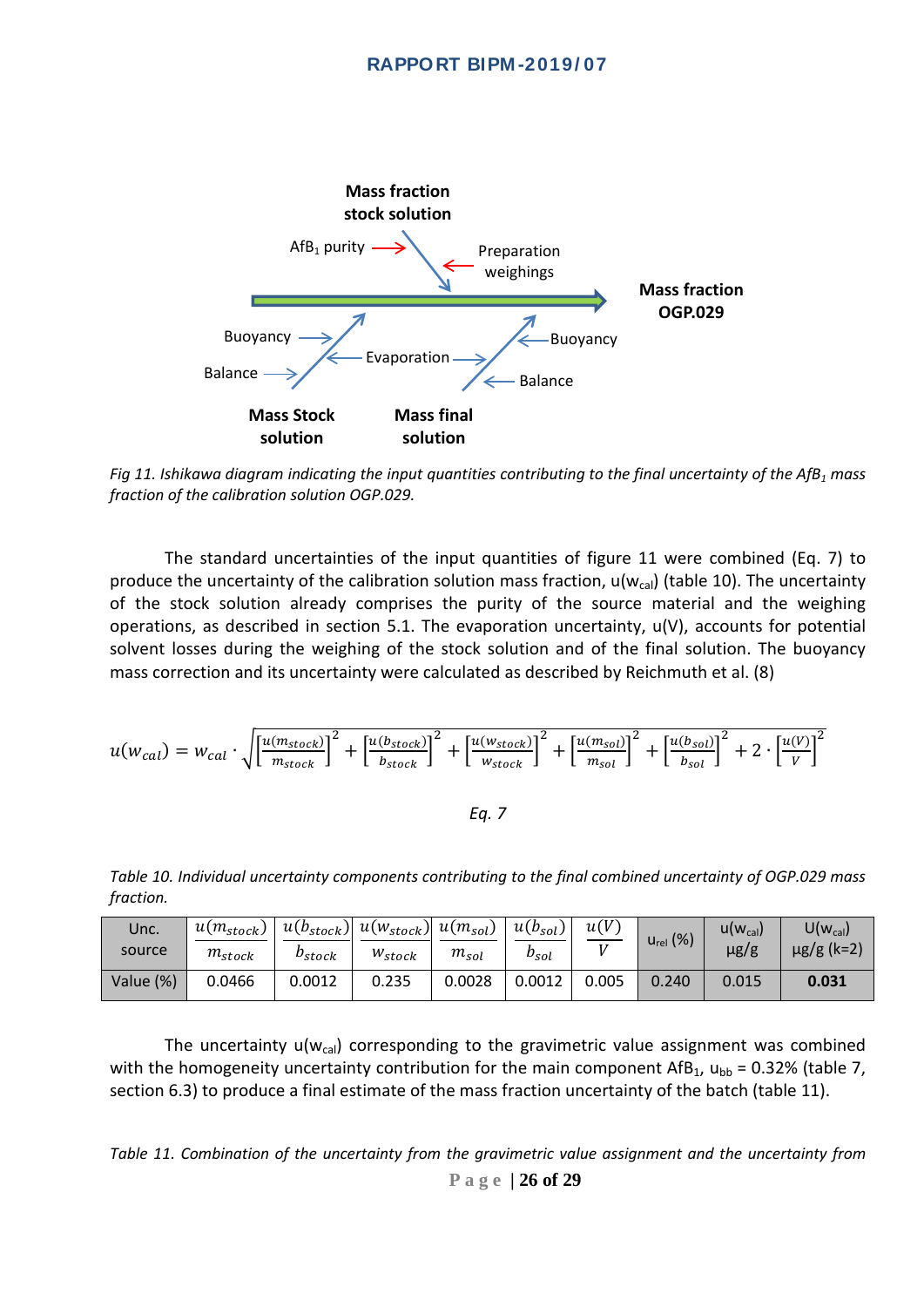*between-ampoule homogeneity to estimate the final uncertainty of the AfB<sub>1</sub> mass fraction in the batch of the calibration solution OGP.029.*

| $u(w_{cal})_{rel}$ (%) | $u_{bb}(\%)$ | $u$ (comb) $_{rel}$ (%) | $W_{cal}$ $\mu$ g/g | $U$ (comb) $\mu$ g/g (k=2) |
|------------------------|--------------|-------------------------|---------------------|----------------------------|
| 0.240                  | 0.316        | 0.397                   | 6.454               | 0.051                      |

The aflatoxin  $B_1$  mass fraction value and associated expanded uncertainty (k=2) of the calibration solution batch was  $6.454 \pm 0.051$  µg/g.

## <span id="page-27-0"></span>**6.5 Mass fraction value verification by analytical methods**

The AfB<sub>1</sub> mass fraction value assigned gravimetrically to the calibration solution OGP.029 can be verified by an independent analytical method to gain additional confidence in the certified value. Both the LC-DAD and the UV-spectrophotometry methods described in section 4 can be used for this purpose. Ideally, a different  $Aff_1$  calibrant of certified purity should be used for calibration so that results are completely independent. In the absence of such calibrant, a partially independent calibration solution could be prepared from the same original source material.

Figure 12 shows the verification of three different  $A f_{B_1}$  calibration solution batches prepared in accordance with this guideline. The values assigned gravimetrically were compared to the analytical values obtained using the LC-DAD and the UV-spectrophotometry methods calibrated externally with a semi-independent  $Aff<sub>1</sub>$  standard. The agreement between the pairs of methods values is conveniently assessed using the degrees of equivalence (DoE):

$$
DoE = w(cal)_{meth} - w(cal)_{grav} \qquad Eq. 8
$$

where w(cal)<sub>meth</sub> and w(cal)<sub>grav</sub> are the mass fractions calculated using the analytical and the gravimetric methods, respectively.

The standard uncertainties of the gravimetric (including the homogeneity component) and analytical values add in quadrature to yield the combined uncertainty of the DoE value. The expanded uncertainty bars (k=2) crossing zero indicate the agreement of the analytical measurements (LC-DAD or UV-spectrophotometry) with the gravimetrically assigned values at an approximately 95% confidence level.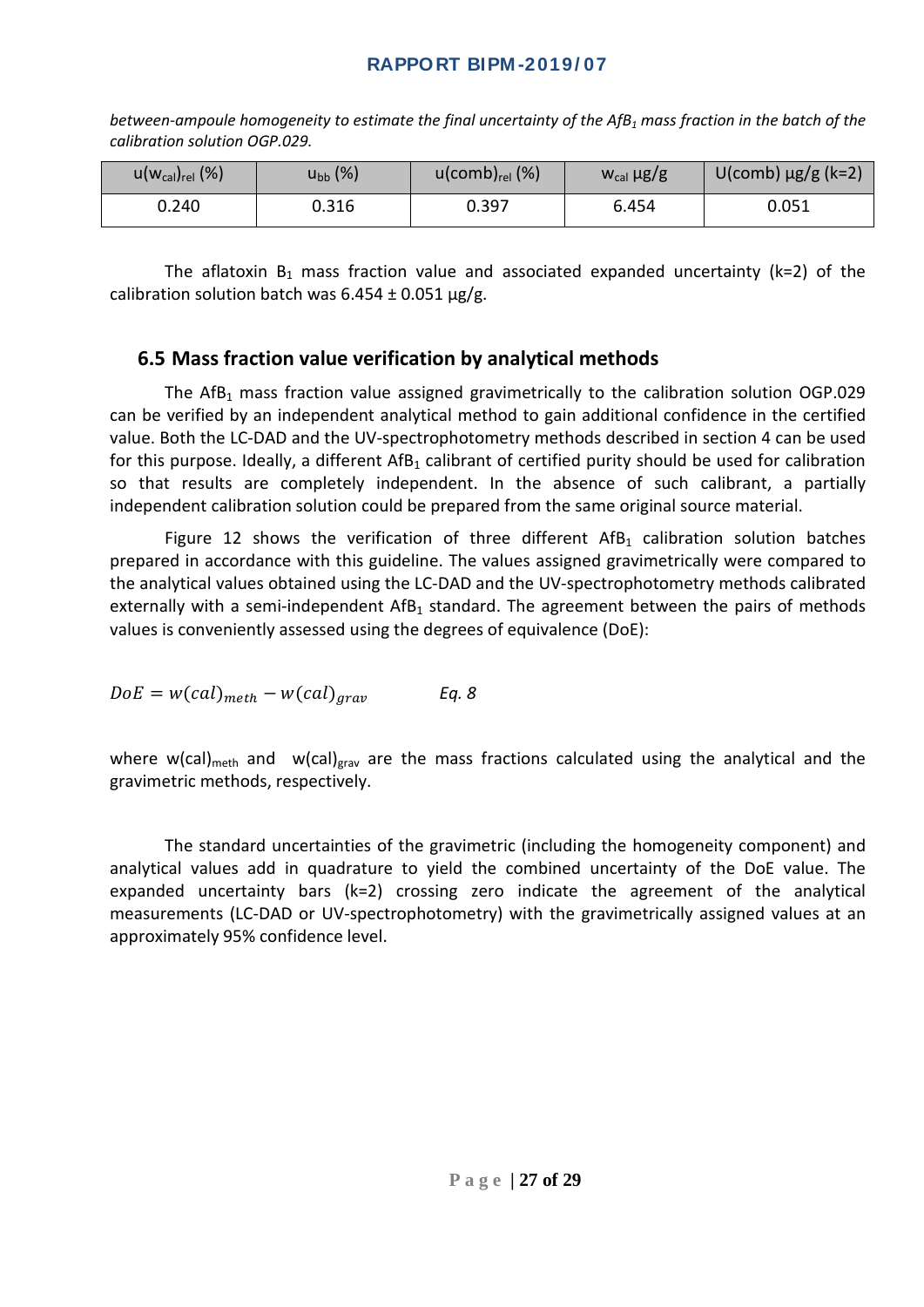

*Fig 12. Degrees of equivalence (DoE) between the gravimetrically assigned values of three different AfB1 calibration solution batches (shown in different colors) and the analytical values obtained by LC-DAD (squares) and UV spectrophotometry (circles). Bars represent expanded uncertainties of the DoE values (k=2).*

## <span id="page-28-0"></span>**7. Acknowledgements**

The chromatography and spectrophotometry methods used in this study were developed by the co-authors of this document in the course of secondments at the BIPM. MM-CBKT participants Lucía Casas (LATU), Vanesa Morales (INM) and Rachel Torkhani (INRAP) are acknowledged for their contribution to the comparison results of different  $AfB_1$  calibration solution batches. The support of the parent institution of each scientist in making them available for secondment to the BIPM is gratefully acknowledged.